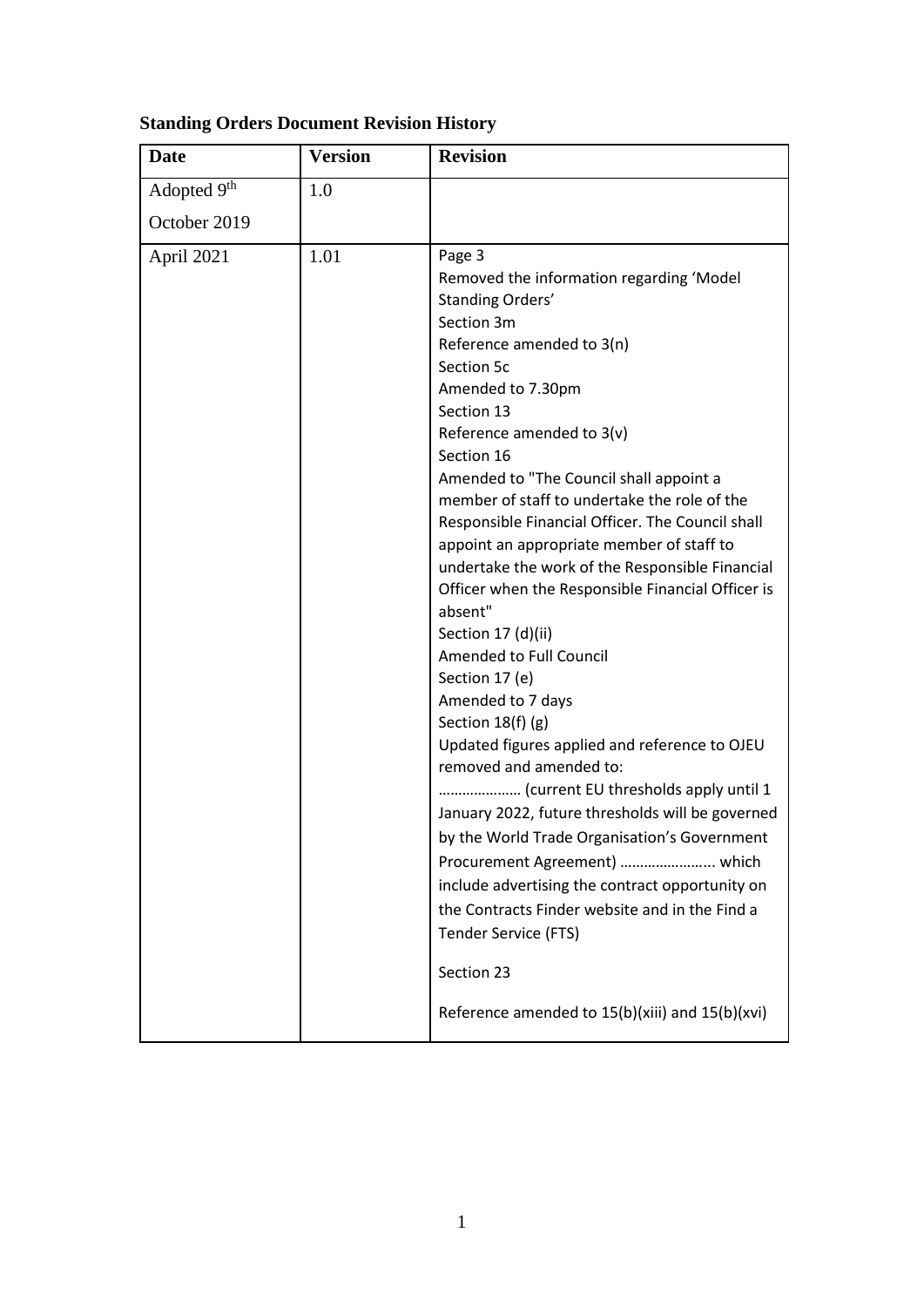| Motions for a meeting that require written notice to be given to the proper |                                                                                                                                                  |
|-----------------------------------------------------------------------------|--------------------------------------------------------------------------------------------------------------------------------------------------|
|                                                                             |                                                                                                                                                  |
|                                                                             |                                                                                                                                                  |
|                                                                             |                                                                                                                                                  |
|                                                                             |                                                                                                                                                  |
|                                                                             |                                                                                                                                                  |
|                                                                             |                                                                                                                                                  |
|                                                                             |                                                                                                                                                  |
|                                                                             |                                                                                                                                                  |
| <u> 18. </u>                                                                |                                                                                                                                                  |
|                                                                             |                                                                                                                                                  |
|                                                                             |                                                                                                                                                  |
|                                                                             |                                                                                                                                                  |
|                                                                             |                                                                                                                                                  |
|                                                                             |                                                                                                                                                  |
|                                                                             |                                                                                                                                                  |
| <u> 25. </u>                                                                |                                                                                                                                                  |
|                                                                             |                                                                                                                                                  |
|                                                                             | Extraordinary meetings of the council, committees and sub-committees 11<br>24. Communicating with district and county or unitary councillors  22 |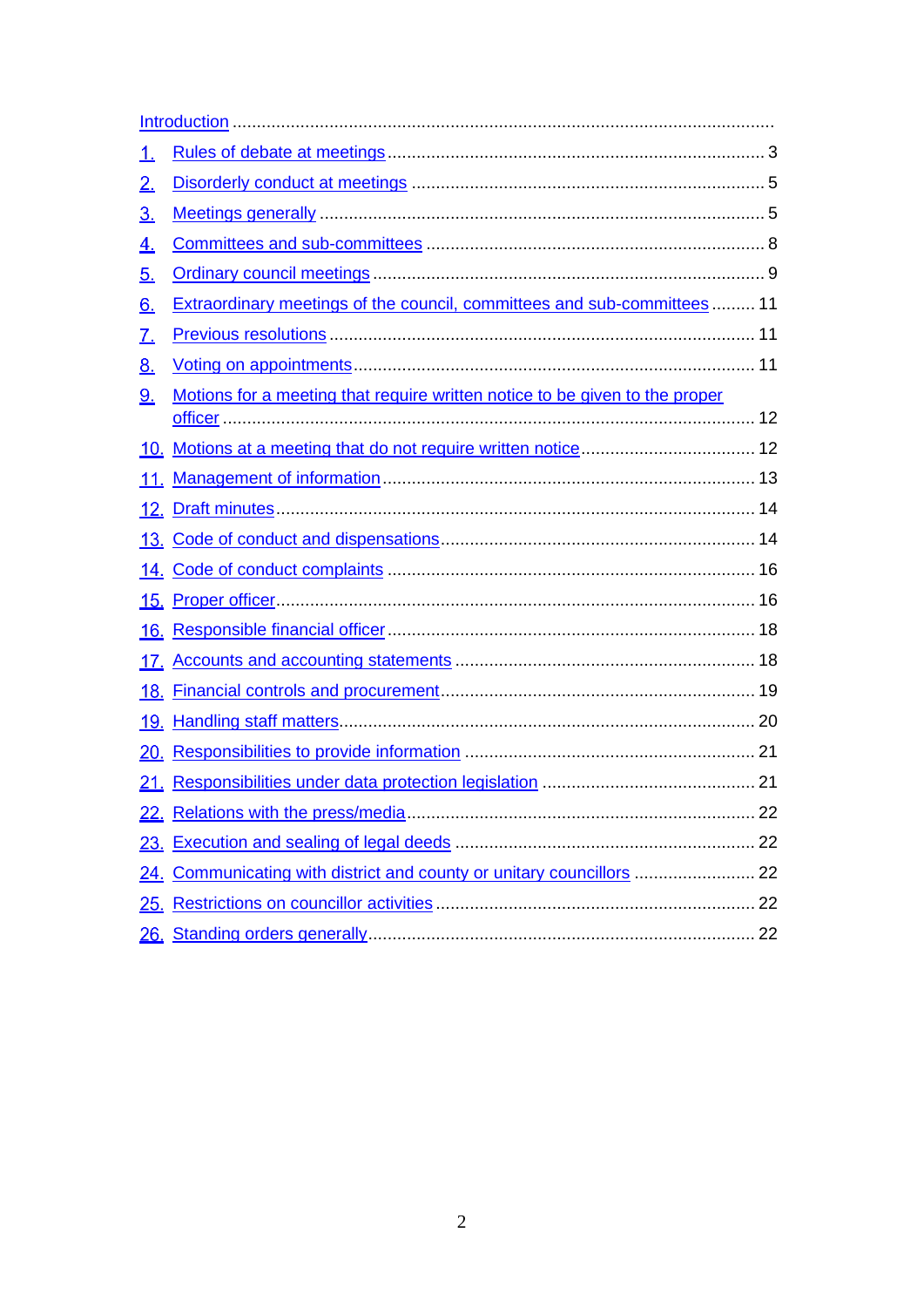### **INTRODUCTION**

The Standing Orders of Prestbury Parish Council reference new legislation and ensure the procedures of the Council are lawfully adhered to. Standing orders are the written rules of a local council. Standing orders are essential to regulate the proceedings of a meeting. A council may also use standing orders to confirm or refer to various internal organisational and administrative arrangements. The standing orders of a council are not the same as the policies of a council but standing orders may refer to them.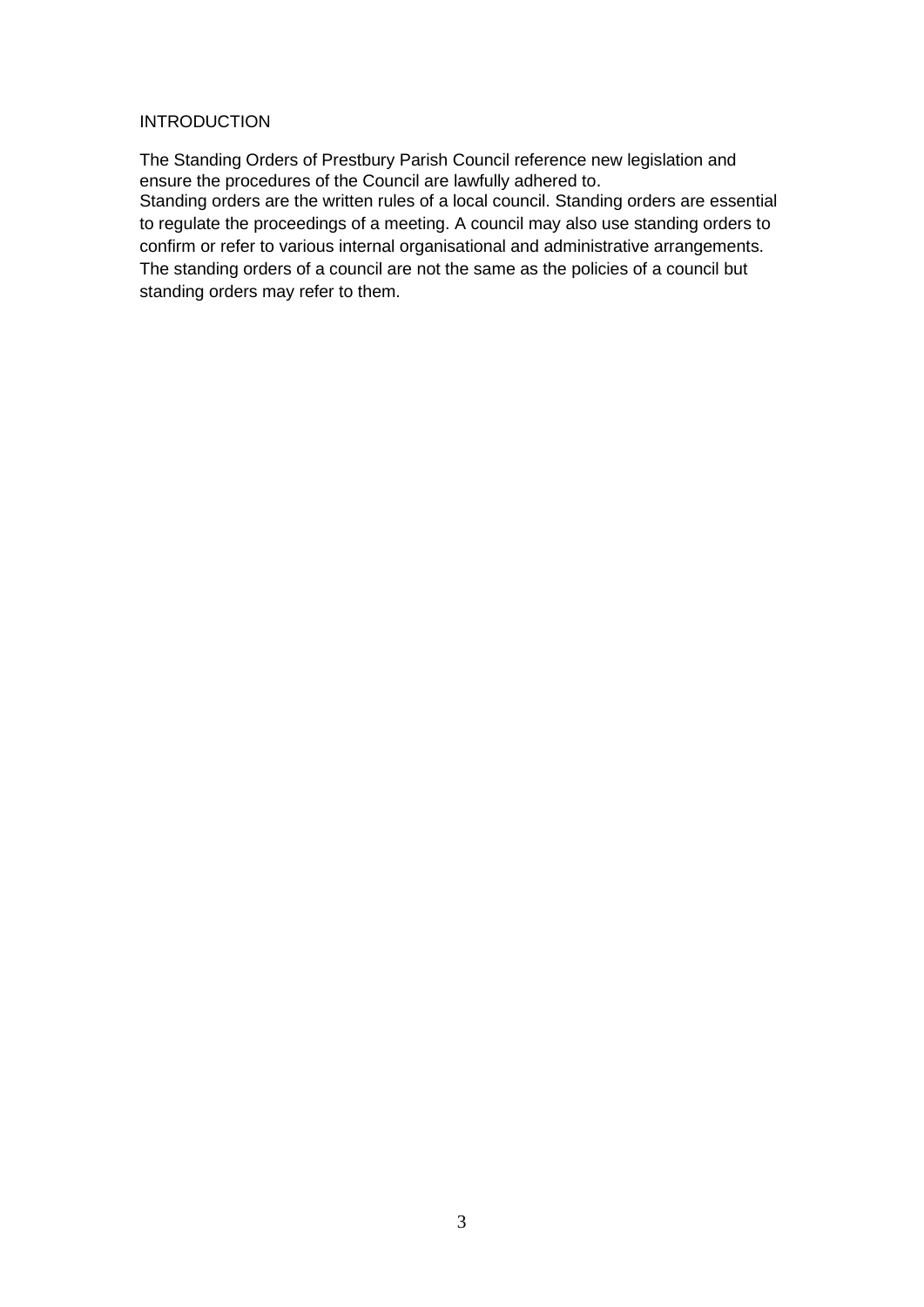#### <span id="page-3-0"></span> $1.$ **Rules of debate at meetings**

- a Motions on the agenda shall be considered in the order that they appear unless the order is changed at the discretion of the chairman of the meeting.
- b A motion (including an amendment) shall not be progressed unless it has been moved and seconded. [NB This is not normal Parish Council procedure]
- c A motion on the agenda that is not moved by its proposer may be treated by the chairman of the meeting as withdrawn.
- d If a motion (including an amendment) has been seconded, it may be withdrawn by the proposer only with the consent of the seconder and the meeting.
- e An amendment is a proposal to remove or add words to a motion. It shall not negate the motion.
- f If an amendment to the original motion is carried, the original motion (as amended) becomes the substantive motion upon which further amendment(s) may be moved.
- g An amendment shall not be considered unless early verbal notice of it is given at the meeting and, if requested by the chairman of the meeting, is expressed in writing to the chairman.
- h A councillor may move an amendment to his/her own motion if agreed by the meeting. If a motion has already been seconded, the amendment shall be with the consent of the seconder and the meeting.
- i If there is more than one amendment to an original or substantive motion, the amendments shall be moved in the order directed by the chairman of the meeting.
- j Subject to standing order 1(k), only one amendment shall be moved and debated at a time, the order of which shall be directed by the chairman of the meeting.
- k One or more amendments may be discussed together if the chairman of the meeting considers this expedient but each amendment shall be voted upon separately.
- l A councillor may not move more than one amendment to an original or substantive motion.
- m The mover of an amendment has no right of reply at the end of debate on it.
- n Where a series of amendments to an original motion are carried, the mover of the original motion shall have a right of reply either at the end of debate on the first amendment or at the very end of debate on the final substantive motion immediately before it is put to the vote.
- o Unless permitted by the chairman of the meeting, a councillor may speak once in the debate on a motion except: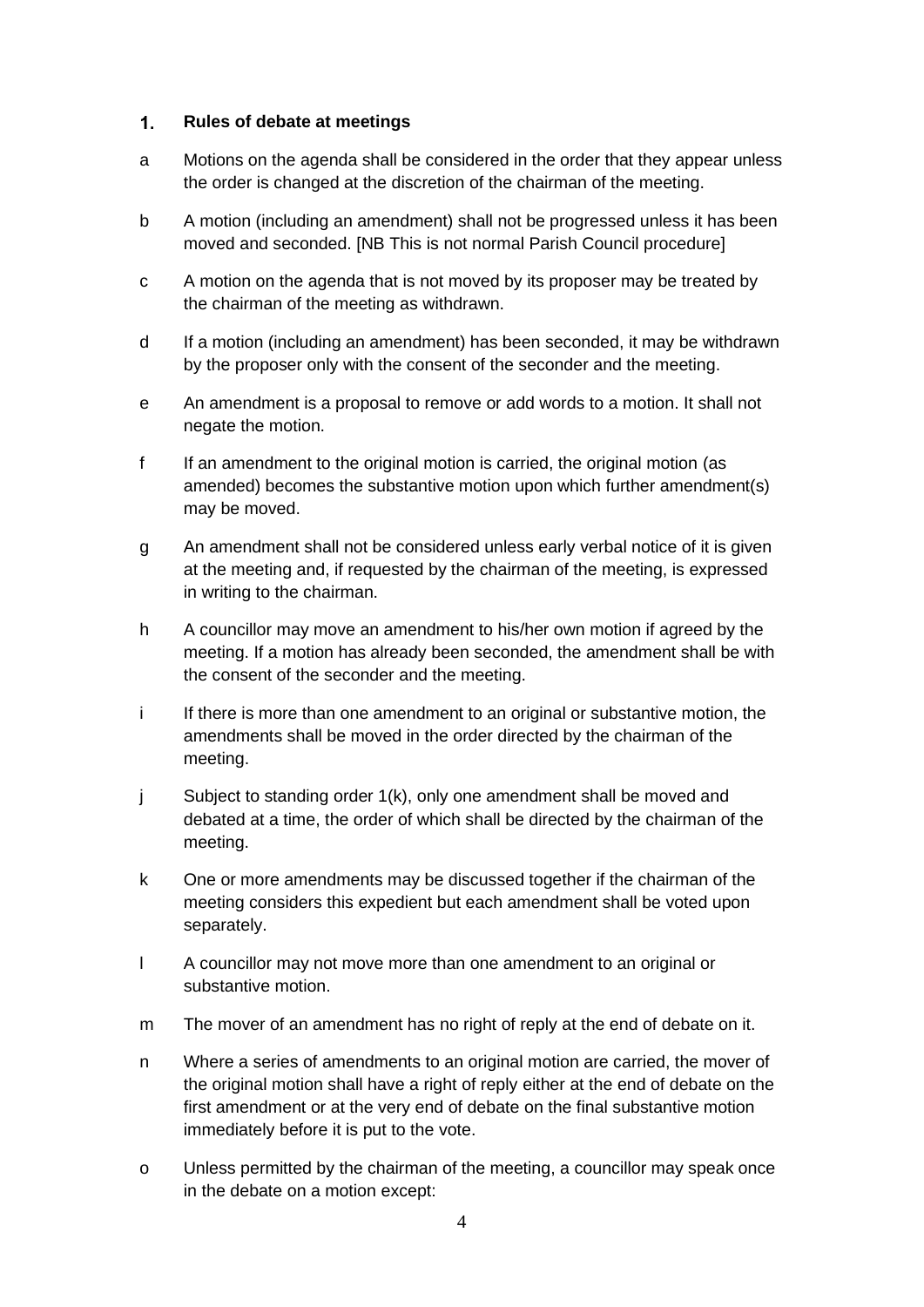- i. to speak on an amendment moved by another councillor;
- ii. to move or speak on another amendment if the motion has been amended since he last spoke;
- iii. to make a point of order;
- iv. to give a personal explanation; or
- v. to exercise a right of reply.
- p During the debate on a motion, a councillor may interrupt only on a point of order or a personal explanation and the councillor who was interrupted shall stop speaking. A councillor raising a point of order shall identify the standing order which he considers has been breached or specify the other irregularity in the proceedings of the meeting he is concerned by.
- q A point of order shall be decided by the chairman of the meeting and his/her decision shall be final.
- r When a motion is under debate, no other motion shall be moved except:
	- i. to amend the motion;
	- ii. to proceed to the next business;
	- iii. to adjourn the debate;
	- iv. to put the motion to a vote;
	- v. to ask a person to be no longer heard or to leave the meeting;
	- vi. to refer a motion to a committee or sub-committee for consideration;
	- vii. to exclude the public and press;
	- viii. to adjourn the meeting; or
	- ix. to suspend particular standing order(s) excepting those which reflect mandatory statutory or legal requirements.
- s Before an original or substantive motion is put to the vote, the chairman of the meeting shall be satisfied that the motion has been sufficiently debated and that the mover of the motion under debate has exercised or waived his right of reply.
- t Excluding motions moved under standing order 1(r), the contributions or speeches by a councillor shall relate only to the motion under discussion.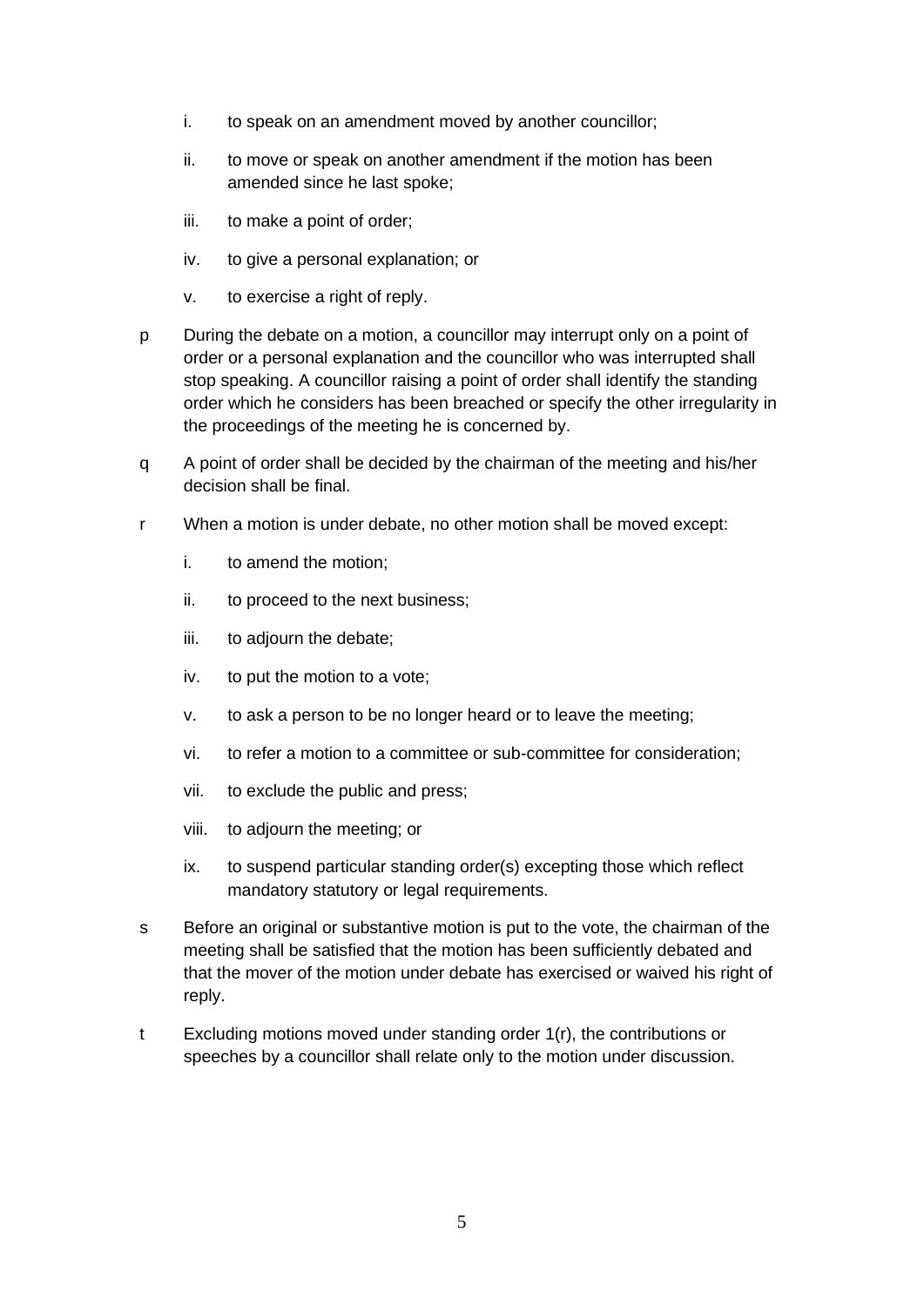#### <span id="page-5-0"></span> $2.$ **Disorderly conduct at meetings**

- a No person shall obstruct the transaction of business at a meeting or behave offensively or improperly. If this standing order is ignored, the chairman of the meeting shall request such person(s) to moderate or improve their conduct.
- b If person(s) disregard the request of the chairman of the meeting to moderate or improve their conduct, any councillor or the chairman of the meeting may move that the person be no longer heard or be excluded from the meeting. The motion, if seconded, shall be put to the vote without discussion.
- c If a resolution made under standing order 2(b) is ignored, the chairman of the meeting may take further reasonable steps to restore order or to progress the meeting. This may include temporarily suspending or closing the meeting.
- d If a meeting is being conducted on-line and any individual or individuals attending behave in a disorderly manner (whether they are a councillor or a member of the public), they can be placed in the virtual waiting room by the meeting host whilst a decision is made what to do about them.

#### <span id="page-5-1"></span> $3<sub>1</sub>$ **Meetings generally**

Full Council meetings Committee meetings Sub-committee meetings

- a **Meetings shall not take place in premises which at the time of the meeting are used for the supply of alcohol, unless no other premises are available free of charge or at a reasonable cost.**
- ● b **The minimum three clear days for notice of a meeting does not include the day on which notice was issued, the day of the meeting, a Sunday, a day of the Christmas break, a day of the Easter break or of a bank holiday or a day appointed for public thanksgiving or mourning**.
- ● c **Meetings shall be open to the public unless their presence is prejudicial to the public interest by reason of the confidential nature of the business to be transacted or for other special reasons. The public's exclusion from part or all of a meeting shall be by a resolution which shall give reasons for the public's exclusion.**
	- d Members of the public may make representations, answer questions and give evidence at a meeting which they are entitled to attend in respect of the business on the agenda.
	- e The period of time designated for public participation at a meeting in accordance with standing order 3(e) shall not exceed 15 minutes unless directed by the chairman of the meeting.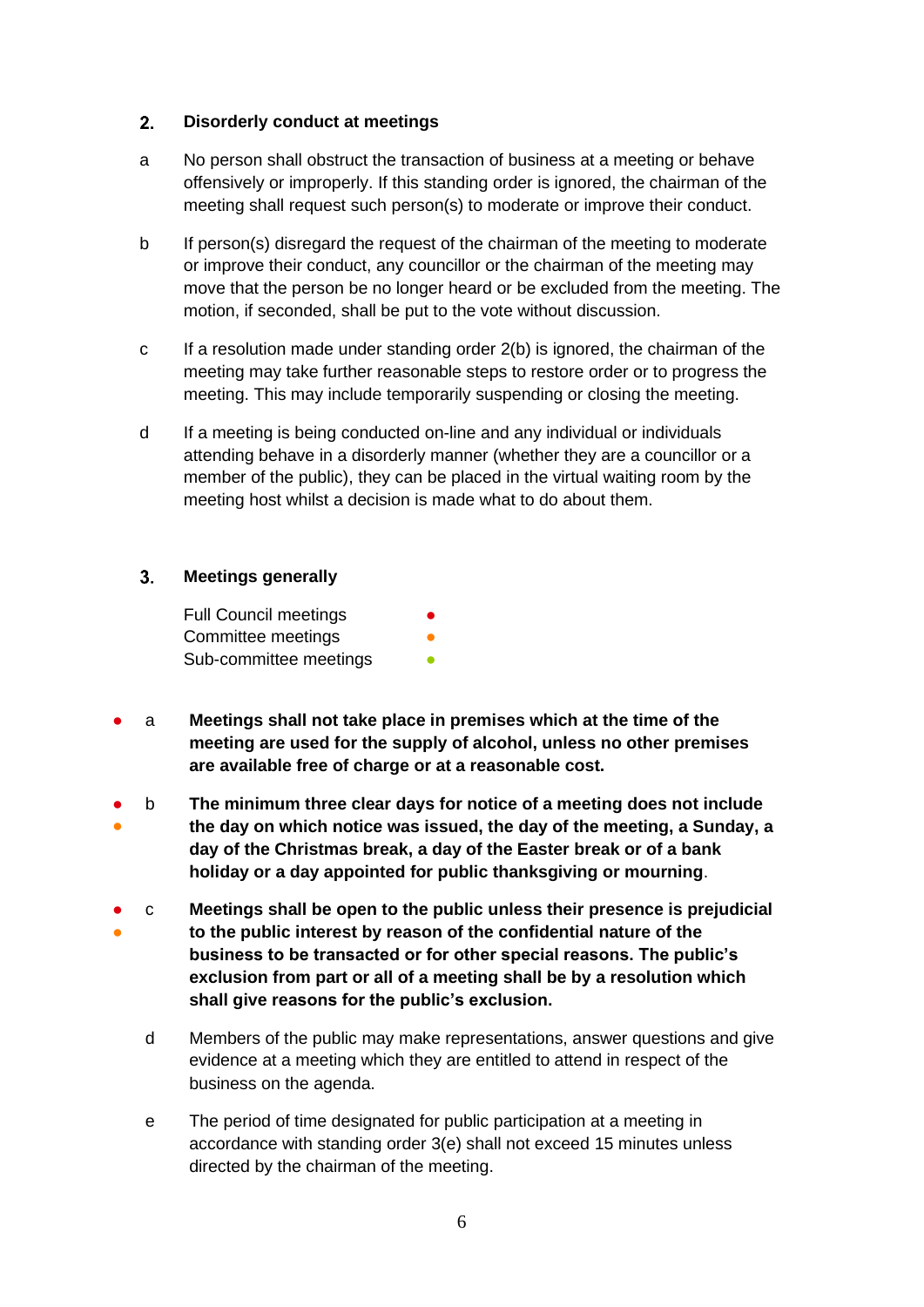- f Agendas are to be sent out three clear days and uploaded to website. To follow on a noticeboard as soon as is reasonably possible.
- g Subject to standing order 3(f), a member of the public shall not speak for more than 5 minutes.
- h In accordance with standing order 3(e), a question shall not require a response at the meeting nor start a debate on the question. The chairman of the meeting may direct that a written or oral response be given.
- i A person shall raise his hand when requesting to speak.
- j A person who speaks at a meeting shall direct his comments to the chairman of the meeting.
- k Only one person is permitted to speak at a time. If more than one person wants to speak, the chairman of the meeting shall direct the order of speaking.
- ● l **Subject to standing order 3(n), a person who attends a meeting is permitted to report on the meeting whilst the meeting is open to the public. To "report" means to film, photograph, make an audio recording of meeting proceedings, use any other means for enabling persons not present to see or hear the meeting as it takes place or later or to report or to provide oral or written commentary about the meeting so that the report or commentary is available as the meeting takes place or later to persons not present.**
- ● m **A person present at a meeting may not provide an oral report or oral commentary about a meeting as it takes place without permission.**
- ● n **The press shall be provided with reasonable facilities for the taking of their report of all or part of a meeting at which they are entitled to be present.**
- o **Subject to standing orders which indicate otherwise, anything authorised or required to be done by, to or before the Chairman of the Council may in his/her absence be done by, to or before the Vice-Chairman of the Council (if there is one).**
- p **The Chairman of the Council, if present, shall preside at a meeting. If the Chairman is absent from a meeting, the Vice-Chairman of the Council (if there is one) if present, shall preside. If both the Chairman and the Vice-Chairman are absent from a meeting, a councillor as chosen by the councillors present at the meeting shall preside at the meeting.**
- q **Subject to a meeting being quorate, all questions at a meeting shall be**
- ● **decided by a majority of the councillors and non-councillors with voting rights present and voting.**
- r **The chairman of a meeting may give an original vote on any matter put**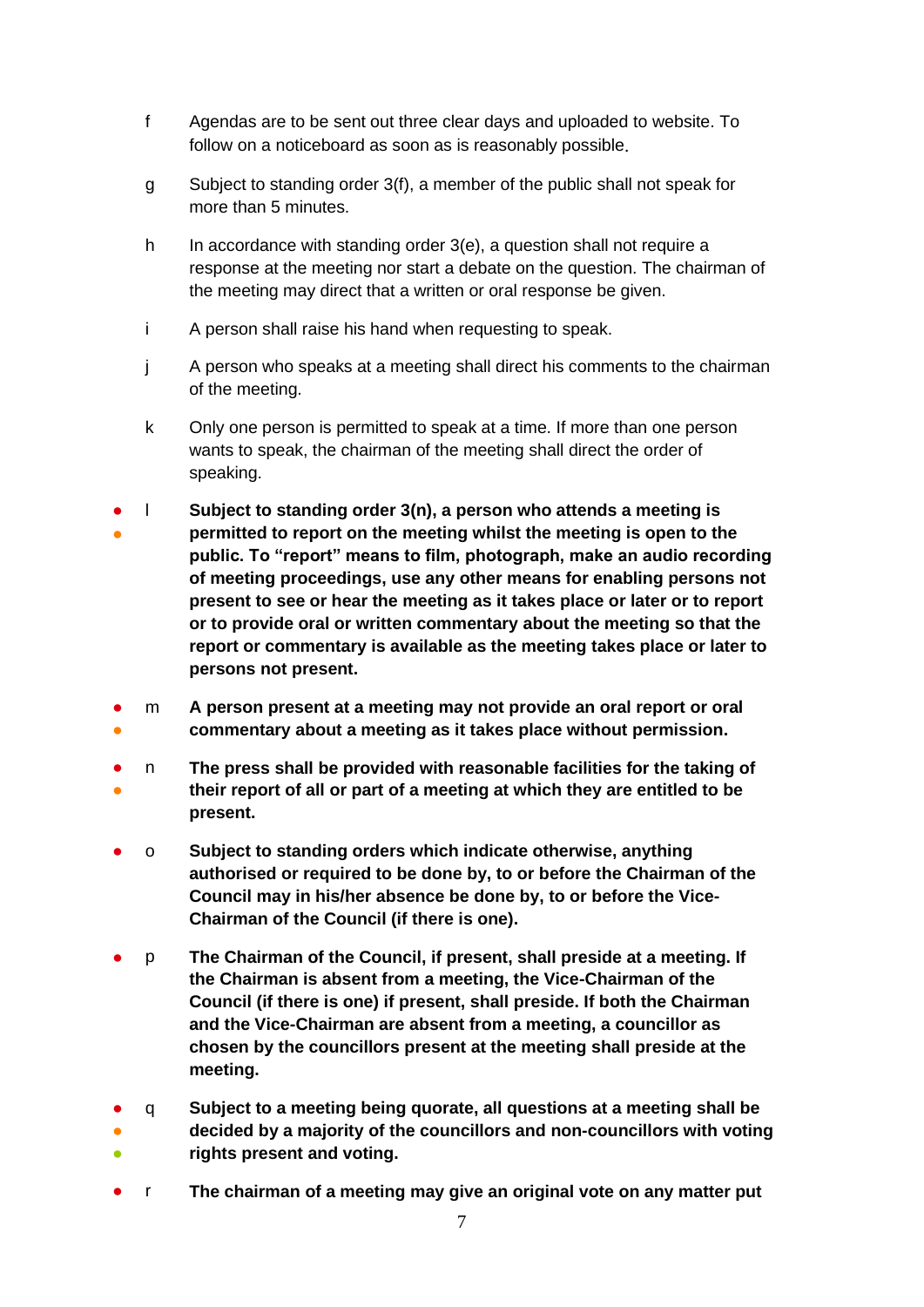● 。<br>● **to the vote, and in the case of an equality of votes may exercise his/her casting vote whether or not he gave an original vote.**

> *See standing orders 5(h) and (i) for the different rules that apply in the election of the Chairman of the Council at the annual meeting of the Council.*

- s **Unless standing orders provide otherwise, voting on a question shall be by a show of hands. At the request of a councillor, the voting on any question shall be recorded so as to show whether each councillor present and voting gave his vote for or against that question.** Such a request shall be made before moving on to the next item of business on the agenda.
	- t The minutes of a meeting shall include an accurate record of the following:
		- i. the time and place of the meeting;
		- ii. the names of councillors who are present and the names of councillors who are absent;
		- iii. interests that have been declared by councillors and non-councillors with voting rights;
		- iv. the grant of dispensations (if any) to councillors and non-councillors with voting rights;
		- v. whether a councillor or non-councillor with voting rights left the meeting when matters that they held interests in were being considered;
		- vi. if there was a public participation session; and
		- vii. the resolutions made.
- u **A councillor or a non-councillor with voting rights who has a**
- **disclosable pecuniary interest or another interest as set out in the**
- **Council's code of conduct in a matter being considered at a meeting is subject to statutory limitations or restrictions under the code on his right to participate and vote on that matter.**
- v **No business may be transacted at a meeting unless at least one-third of the whole number of members of the Council are present and in no case shall the quorum of a meeting be less than three.**

*See standing order 4d(viii) for the quorum of a committee or sub-committee meeting.*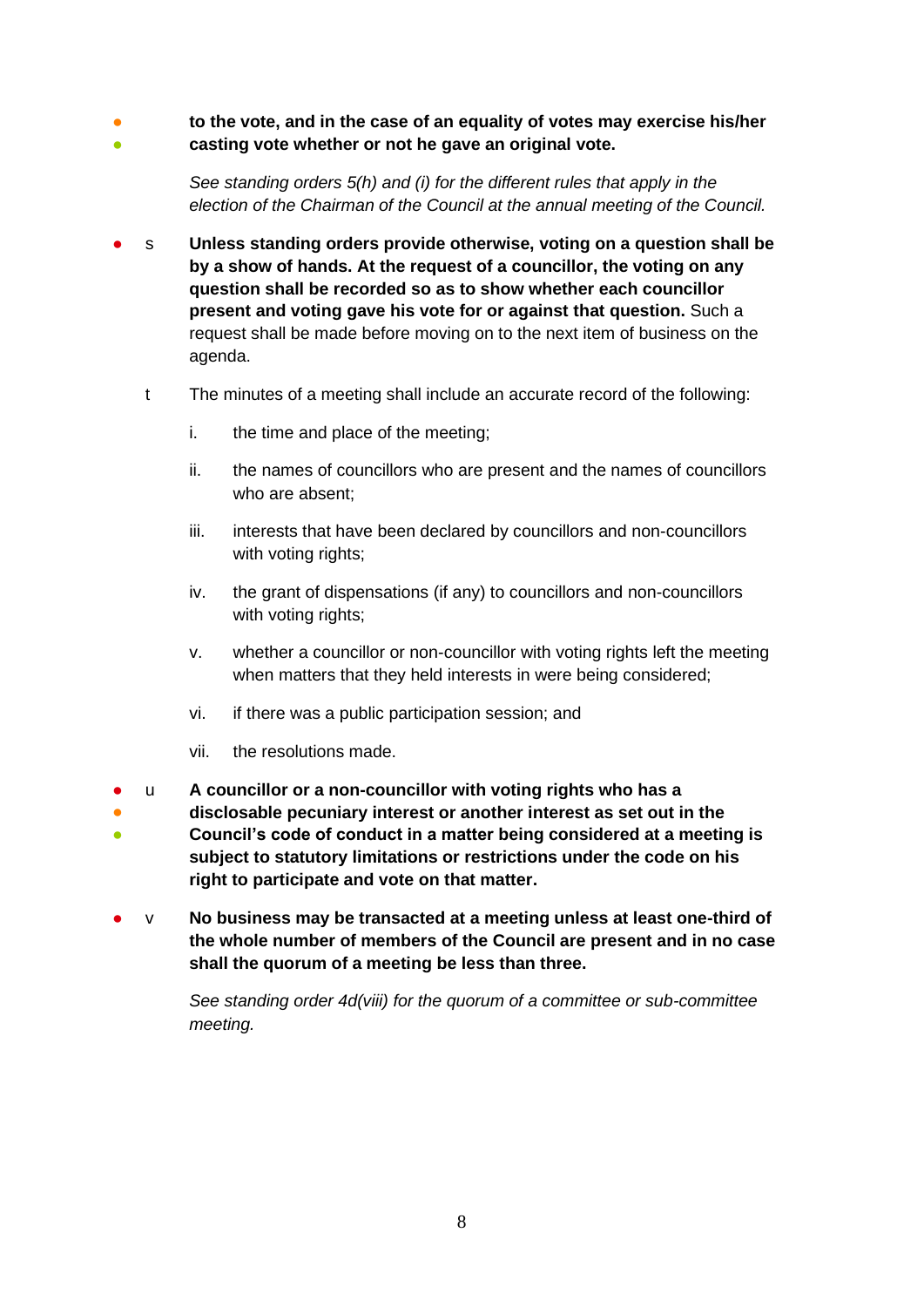- w **If a meeting is or becomes inquorate no business shall be transacted**
- and the meeting shall be closed. The business on the agenda for the meeting
- <span id="page-8-0"></span>● shall be adjourned to another meeting.
	- $4.$ **Committees and sub-committees**
	- a **Unless the Council determines otherwise, a committee may appoint a sub-committee whose terms of reference and members shall be determined by the committee.**
	- b **The members of a committee may include non-councillors unless it is a committee which regulates and controls the finances of the Council.**
	- c **Unless the Council determines otherwise, all the members of an advisory committee and a sub-committee of the advisory committee may be noncouncillors.**
	- d The Council may appoint standing committees or other committees as may be necessary, and:
		- i. shall determine their terms of reference;
		- ii. shall determine the number and time of the ordinary meetings of a standing committee up until the date of the next annual meeting of the Council;
		- iii. shall permit a committee, other than in respect of the ordinary meetings of a committee, to determine the number and time of its meetings;
		- iv. shall, subject to standing orders 4(b) and (c), appoint and determine the terms of office of members of such a committee;
		- v. may, subject to standing orders 4(b) and (c), appoint and determine the terms of office of the substitute members to a committee whose role is to replace the ordinary members at a meeting of a committee if the ordinary members of the committee confirm to the Proper Officer five clear days before the meeting that they are unable to attend;
		- vi. shall, after it has appointed the members of a standing committee, appoint the chairman of the standing committee;
		- vii. shall permit a committee other than a standing committee, to appoint its own chairman at the first meeting of the committee;
		- viii. shall determine the place, notice requirements and quorum for a meeting of a committee and a sub-committee which, in both cases, shall be no less than three;
		- ix. shall determine if the public may participate at a meeting of a committee;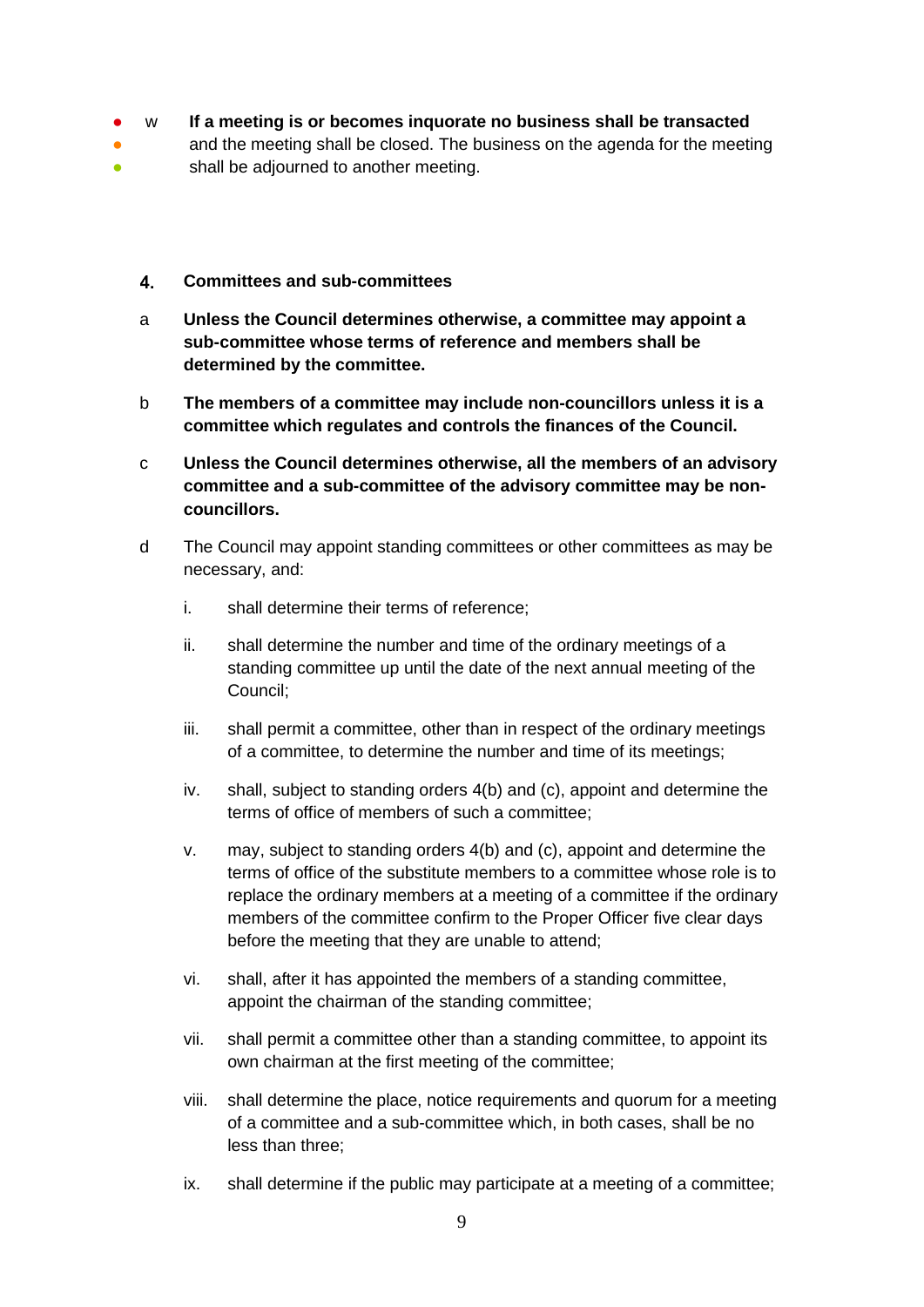- x. shall determine if the public and press are permitted to attend the meetings of a sub-committee and also the advance public notice requirements, if any, required for the meetings of a sub-committee;
- xi. shall determine if the public may participate at a meeting of a subcommittee that they are permitted to attend; and
- xii. may dissolve a committee or a sub-committee.

#### <span id="page-9-0"></span> $5.$ **Ordinary council meetings**

- a **In an election year, the annual meeting of the Council shall be held on or within 14 days following the day on which the councillors elected take office.**
- b **In a year which is not an election year, the annual meeting of the Council shall be held on such day in May as the Council decides.**
- c **If no other time is fixed, the annual meeting of the Council shall take place at 7.30pm.**
- d **In addition to the annual meeting of the Council, at least three other ordinary meetings shall be held in each year on such dates and times as the Council decides.**
- e **The first business conducted at the annual meeting of the Council shall be the election of the Chairman and Vice-Chairman (if there is one) of the Council.**
- f **The Chairman of the Council, unless he/she has resigned or becomes disqualified, shall continue in office and preside at the annual meeting until his successor is elected at the next annual meeting of the Council.**
- g **The Vice-Chairman of the Council, if there is one, unless he/she resigns or becomes disqualified, shall hold office until immediately after the election of the Chairman of the Council at the next annual meeting of the Council.**
- h **In an election year, if the current Chairman of the Council has not been re-elected as a member of the Council, he/she shall preside at the annual meeting until a successor Chairman of the Council has been elected. The current Chairman of the Council shall not have an original vote in respect of the election of the new Chairman of the Council but shall give a casting vote in the case of an equality of votes.**
- i **In an election year, if the current Chairman of the Council has been reelected as a member of the Council, he/she shall preside at the annual meeting until a new Chairman of the Council has been elected. He may exercise an original vote in respect of the election of the new Chairman of the Council and shall give a casting vote in the case of an equality of**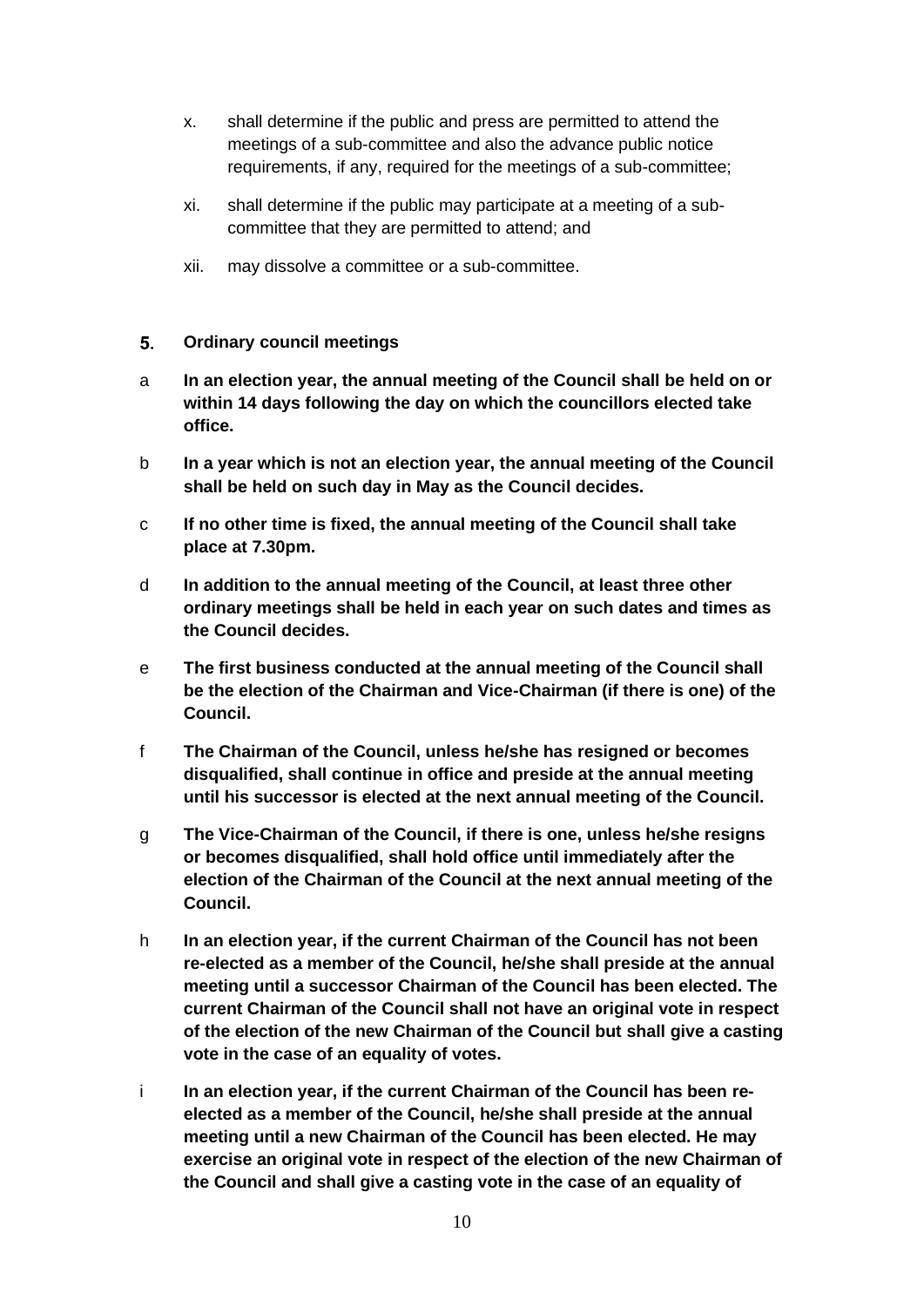### **votes.**

- j Following the election of the Chairman of the Council and Vice-Chairman (if there is one) of the Council at the annual meeting, the business shall include:
	- i. **In an election year, delivery by the Chairman of the Council and councillors of their acceptance of office forms unless the Council resolves for this to be done at a later date. In a year which is not an election year, delivery by the Chairman of the Council of his acceptance of office form unless the Council resolves for this to be done at a later date;**
	- ii. Confirmation of the accuracy of the minutes of the last meeting of the Council;
	- iii. Receipt of the minutes of the last meeting of a committee;
	- iv. Consideration of the recommendations made by a committee;
	- v. Review of delegation arrangements to committees, sub-committees, staff and other local authorities;
	- vi. Review of the terms of reference for committees;
	- vii. Appointment of members to existing committees;
	- viii. Appointment of any new committees in accordance with standing order 4;
	- ix. Review and adoption of appropriate standing orders and financial regulations;
	- x. Review of arrangements (including legal agreements) with other local authorities, not-for-profit bodies and businesses.
	- xi. Review of representation on or work with external bodies and arrangements for reporting back;
	- xii. In an election year, to make arrangements with a view to the Council becoming eligible to exercise the general power of competence in the future;
	- xiii. Review of inventory of land and other assets including buildings and office equipment;
	- xiv. Confirmation of arrangements for insurance cover in respect of all insurable risks;
	- xv. Review of the Council's and/or staff subscriptions to other bodies;
	- xvi. Review of the Council's complaints procedure;
	- xvii. Review of the Council's policies, procedures and practices in respect of its obligations under freedom of information and data protection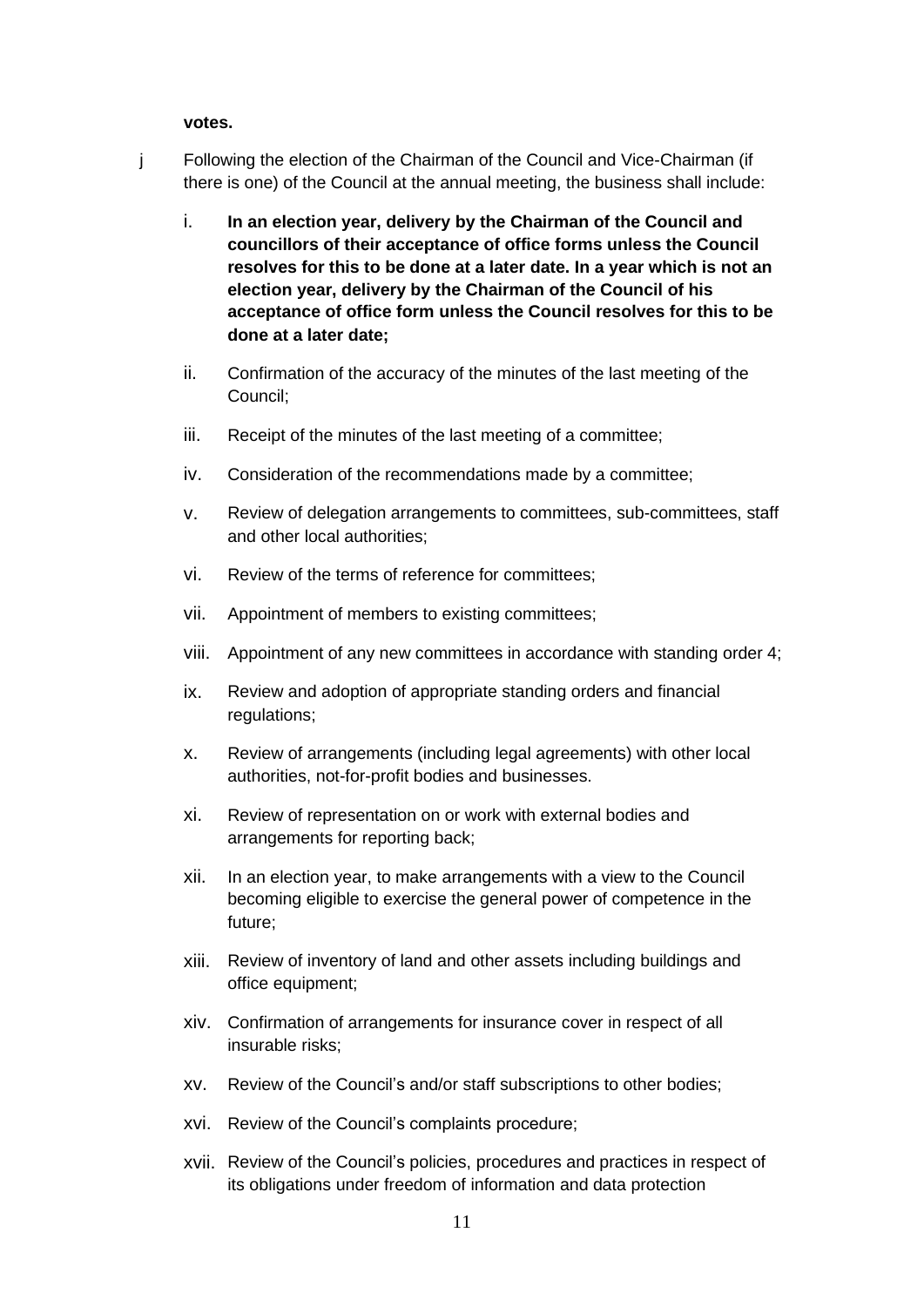legislation (*see also standing orders 11, 20 and 21*);

- xviii. Review of the Council's policy for dealing with the press/media;
- xix. Review of the Council's employment policies and procedures;
- xx. Review of the Council's expenditure incurred under s.137 of the Local Government Act 1972 or the general power of competence.
- xxi. Determining the time and place of ordinary meetings of the Council up to and including the next annual meeting of the Council.
- <span id="page-11-0"></span>6. **Extraordinary meetings of the council, committees and sub-committees**
- a **The Chairman of the Council may convene an extraordinary meeting of the Council at any time.**
- b **If the Chairman of the Council does not call an extraordinary meeting of the Council within seven days of having been requested in writing to do so by two councillors, any two councillors may convene an extraordinary meeting of the Council. The public notice giving the time, place and agenda for such a meeting shall be signed by the two councillors.**
- c The chairman of a committee [or a sub-committee] may convene an extraordinary meeting of the committee [or the sub-committee] at any time.
- d If the chairman of a committee or a sub-committee does not call an extraordinary meeting within 7 days of having been requested to do so by 2 members of the committee or the sub-committee, any 2 members of the committee or the sub-committee may convene an extraordinary meeting of the committee or a sub-committee.

#### <span id="page-11-1"></span> $\overline{7}$ . **Previous resolutions**

- a A resolution shall not be reversed within six months except either by a special motion, which requires written notice by at least 6 councillors to be given to the Proper Officer in accordance with standing order 9, or by a motion moved in pursuance of the recommendation of a committee or a sub-committee.
- b When a motion moved pursuant to standing order 7(a) has been disposed of, no similar motion may be moved for a further six months.

#### <span id="page-11-2"></span>8. **Voting on appointments**

a Where more than two persons have been nominated for a position to be filled by the Council and none of those persons has received an absolute majority of votes in their favour, the name of the person having the least number of votes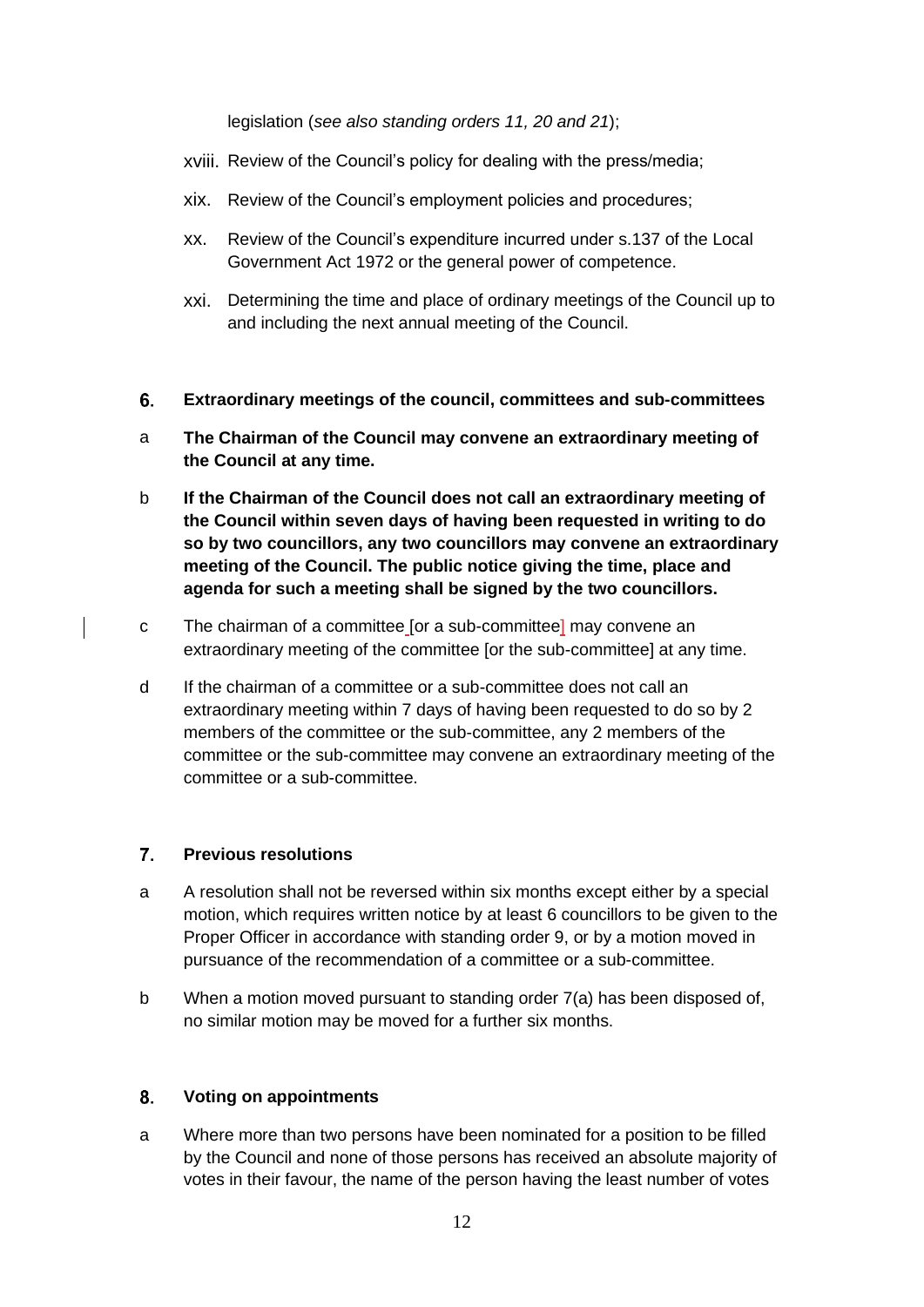shall be struck off the list and a fresh vote taken. This process shall continue until a majority of votes is given in favour of one person. A tie in votes may be settled by the casting vote exercisable by the chairman of the meeting.

### <span id="page-12-0"></span> $9<sub>-</sub>$ **Motions for a meeting that require written notice to be given to the proper officer**

- a A motion shall relate to the responsibilities of the meeting for which it is tabled and, in any event, shall relate to the performance of the Council's statutory functions, powers and obligations or an issue which specifically affects the Council's area or its residents.
- b No motion may be moved at a meeting unless it is on the agenda and the mover has given written notice of its wording to the Proper Officer at least 7 clear days before the meeting. Clear days do not include the day of the notice or the day of the meeting, and exclude Sundays and public holidays.
- c The Proper Officer may, before including a motion on the agenda received in accordance with standing order 9(b), correct obvious grammatical or typographical errors in the wording of the motion.
- d If the Proper Officer considers the wording of a motion received in accordance with standing order 9(b) is not clear in meaning, the motion shall be rejected until the mover of the motion resubmits it, so that it can be understood, in writing, to the Proper Officer at least 5 clear days before the meeting.
- e If the wording or subject of a proposed motion is considered improper, the Proper Officer shall consult with the chairman of the forthcoming meeting or, as the case may be, the councillors who have convened the meeting, to consider whether the motion shall be included in the agenda or rejected.
- f The decision of the Proper Officer as to whether or not to include the motion on the agenda shall be final.
- g Motions received shall be recorded in a book for that purpose and numbered in the order that they are received
- h Motions rejected shall be recorded in a book for that purpose with an explanation by the Proper Officer of the reason for rejection.

### <span id="page-12-1"></span> $10<sub>1</sub>$ **Motions at a meeting that do not require written notice**

- a The following motions may be moved at a meeting without written notice to the Proper Officer:
	- i. to correct an inaccuracy in the draft minutes of a meeting;
	- ii. to move to a vote;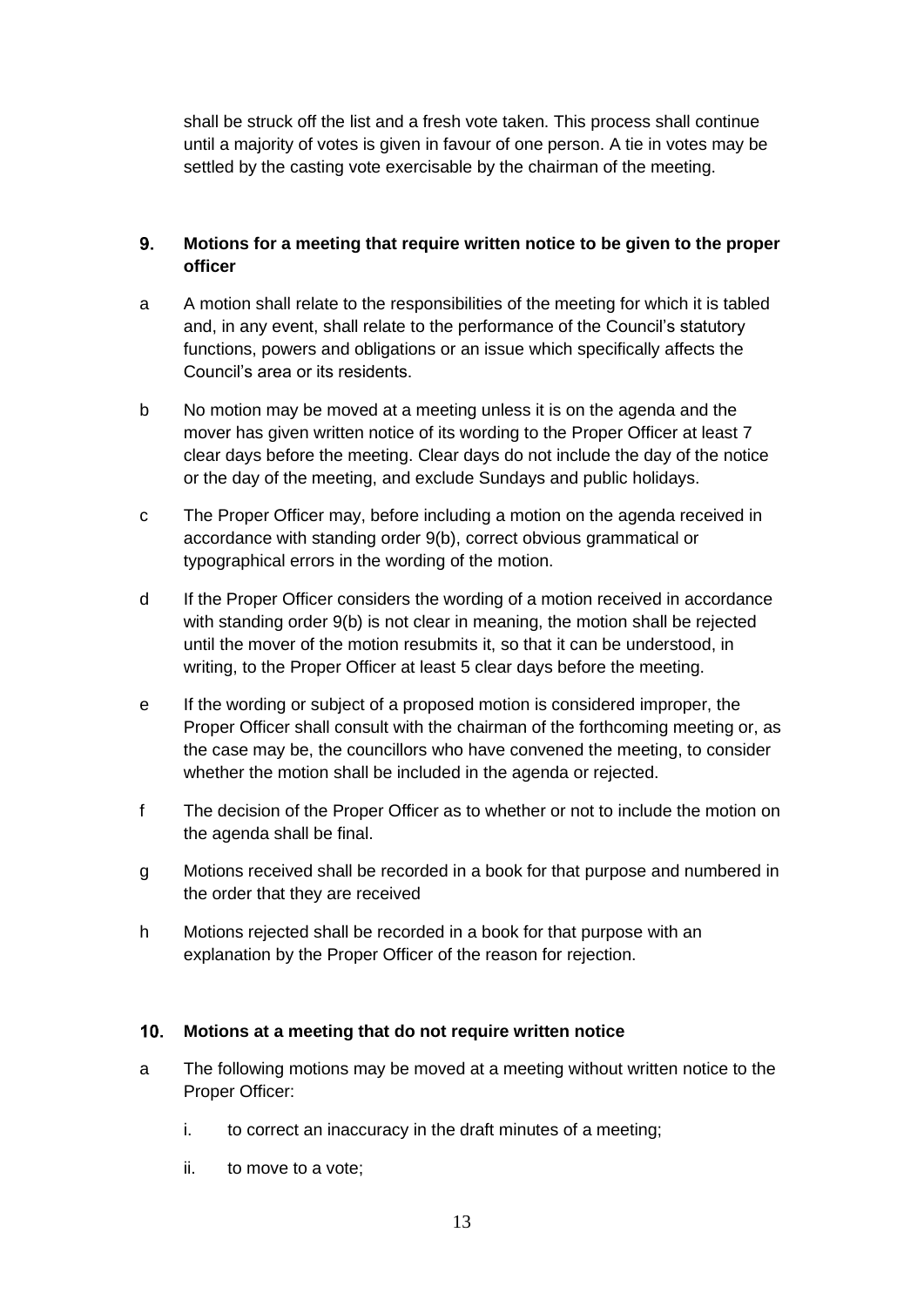- iii. to defer consideration of a motion;
- iv. to refer a motion to a particular committee or sub-committee;
- v. to appoint a person to preside at a meeting;
- vi. to change the order of business on the agenda;
- vii. to proceed to the next business on the agenda;
- viii. to require a written report;
- ix. to appoint a committee or sub-committee and their members;
- x. to extend the time limits for speaking;
- xi. to exclude the press and public from a meeting in respect of confidential or other information which is prejudicial to the public interest;
- xii. to not hear further from a councillor or a member of the public;
- xiii. to exclude a councillor or member of the public for disorderly conduct;
- xiv. to temporarily suspend the meeting;
- xv. to suspend a particular standing order (unless it reflects mandatory statutory or legal requirements);
- xvi. to adjourn the meeting; or
- xvii. to close the meeting.

#### <span id="page-13-0"></span> $11.$ **Management of information**

See also standing order 20.

- a **The Council shall have in place and keep under review, technical and organisational measures to keep secure information (including personal data) which it holds in paper and electronic form. Such arrangements shall include deciding who has access to personal data and encryption of personal data.**
- b **The Council shall have in place, and keep under review, policies for the retention and safe destruction of all information (including personal data) which it holds in paper and electronic form. The Council's retention policy shall confirm the period for which information (including personal data) shall be retained or if this is not possible the criteria used to determine that period (e.g. the Limitation Act 1980).**
- c **The agenda, papers that support the agenda and the minutes of a meeting shall not disclose or otherwise undermine confidential information or personal data without legal justification.**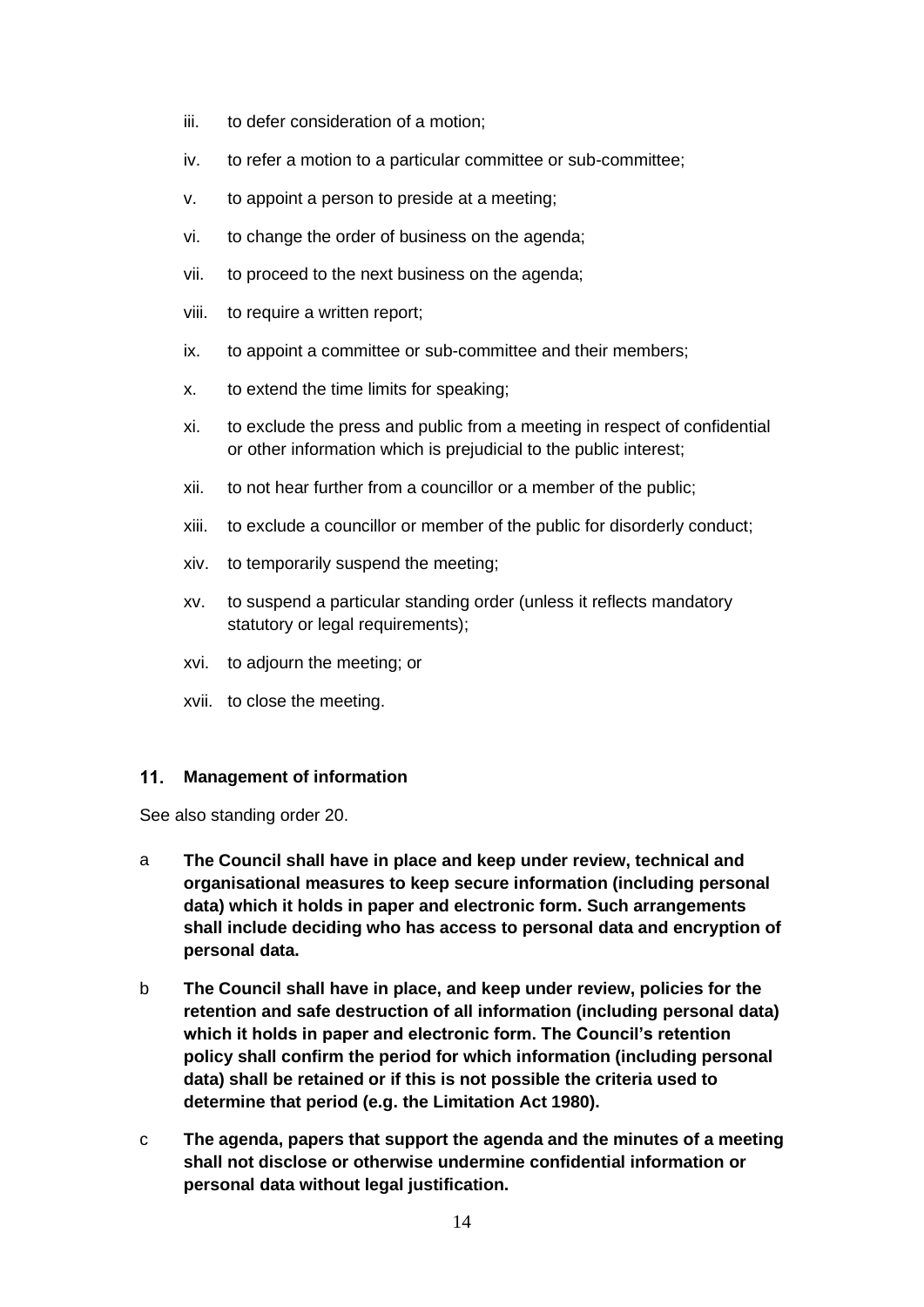d **Councillors, staff, the Council's contractors and agents shall not disclose confidential information or personal data without legal justification.**

# <span id="page-14-0"></span>12. Draft minutes

Full Council meetings Committee meetings Sub-committee meetings

- a If the draft minutes of a preceding meeting have been served on councillors with the agenda to attend the meeting at which they are due to be approved for accuracy, they shall be taken as read.
- b There shall be no discussion about the draft minutes of a preceding meeting except in relation to their accuracy. A motion to correct an inaccuracy in the draft minutes shall be moved in accordance with standing order 10(a)(i).
- c The accuracy of draft minutes, including any amendment(s) made to them, shall be confirmed by resolution and shall be signed by the chairman of the meeting and stand as an accurate record of the meeting to which the minutes relate.
- d If the chairman of the meeting does not consider the minutes to be an accurate record of the meeting to which they relate, he/she shall sign the minutes and include a paragraph in the following terms or to the same effect:

"The chairman of this meeting does not believe that the minutes of the meeting of the ( ) held on [date] in respect of ( ) were a correct record but his view was not upheld by the meeting and the minutes are confirmed as an accurate record of the proceedings."

- ● ● e **If the Council's gross annual income or expenditure (whichever is higher) does not exceed £25,000, it shall publish draft minutes on a website which is publicly accessible and free of charge not later than one month after the meeting has taken place.** If its gross annual income or expenditure exceeds £25,000 it shall also publish draft minutes on a website not later than one month after the meeting has taken place.
	- f Subject to the publication of draft minutes in accordance with standing order 12(e) and standing order 20(a) and following a resolution which confirms the accuracy of the minutes of a meeting, the draft minutes or recordings of the meeting for which approved minutes exist shall be destroyed.

# <span id="page-14-1"></span>**Code of conduct and dispensations**

See also standing order 3(v).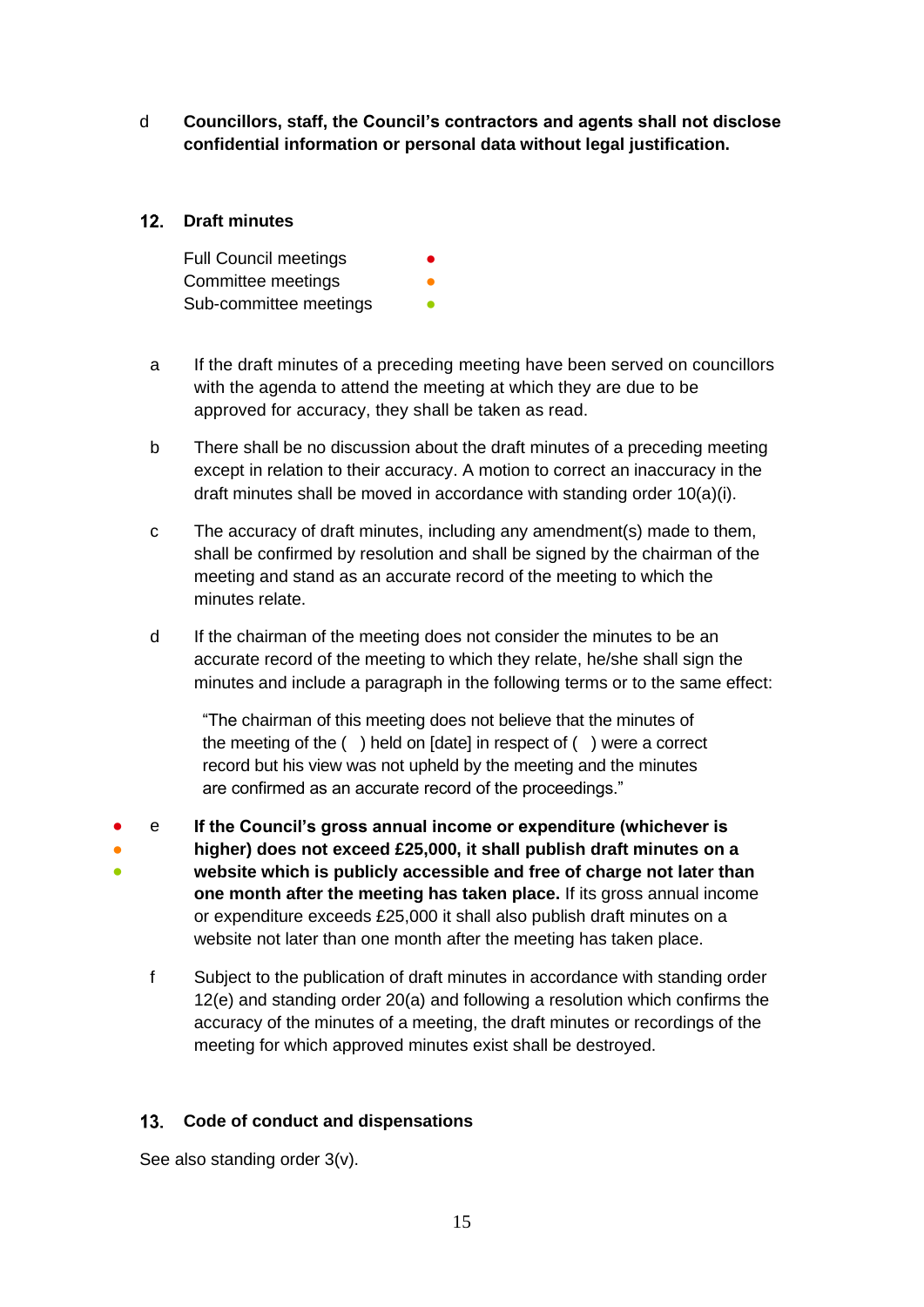- a All councillors and non-councillors with voting rights shall observe the code of conduct adopted by the Council.
- b Unless he/she has been granted a dispensation, a councillor or non-councillor with voting rights shall withdraw from a meeting when it is considering a matter in which he/she has a disclosable pecuniary interest. He/she may return to the meeting after it has considered the matter in which he/she had the interest.
- c Unless he/she has been granted a dispensation, a councillor or non-councillor with voting rights shall withdraw from a meeting when it is considering a matter in which he/she has another interest if so required by the Council's code of conduct. He/she may return to the meeting after it has considered the matter in which he had the interest.
- d **Dispensation requests shall be in writing and submitted to the Proper Officer** as soon as possible before the meeting, or failing that, at the start of the meeting for which the dispensation is required.
- e A decision as to whether to grant a dispensation shall be made by the Council,or committee or sub-committee for which the dispensation is required and that decision is final.
- f A dispensation request shall confirm:
	- i. the description and the nature of the disclosable pecuniary interest or other interest to which the request for the dispensation relates;
	- ii. whether the dispensation is required to participate at a meeting in a discussion only or a discussion and a vote;
	- iii. the date of the meeting or the period (not exceeding four years) for which the dispensation is sought; and
	- iv. an explanation as to why the dispensation is sought.
- g Subject to standing orders 13(d) and (f), a dispensation request shall be considered by the Proper Officer before the meeting or, if this is not possible, at the start of the meeting for which the dispensation is required.
- **h A dispensation may be granted in accordance with standing order 13(e) if having regard to all relevant circumstances any of the following apply:**
	- **i. without the dispensation the number of persons prohibited from participating in the particular business would be so great a proportion of the meeting transacting the business as to impede the transaction of the business;**
	- **ii. granting the dispensation is in the interests of persons living in the Council's area; or**
	- **iii. it is otherwise appropriate to grant a dispensation.**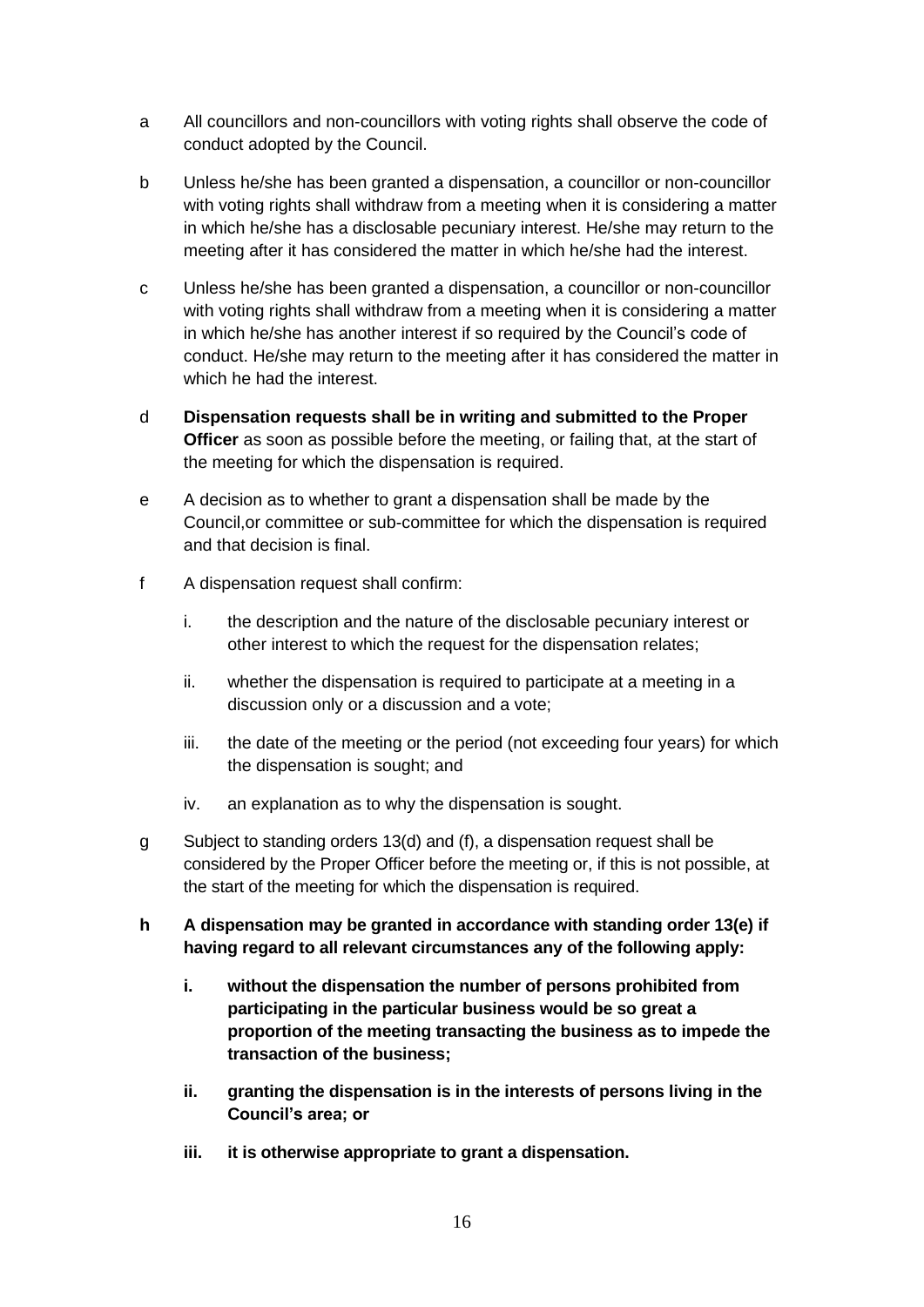# <span id="page-16-0"></span>**Code of conduct complaints**

- a Upon notification by the Unitary Council that it is dealing with a complaint that a councillor or non-councillor with voting rights has breached the Council's code of conduct, the Proper Officer shall, subject to standing order 11, report this to the Council.
- b Where the notification in standing order 14(a) relates to a complaint made by the Proper Officer, the Proper Officer shall notify the Chairman of Council of this fact, and the Chairman shall nominate another staff member to assume the duties of the Proper Officer in relation to the complaint until it has been determined and the Council has agreed what action, if any, to take in accordance with standing order 14(d).
- c The Council may:
	- i. provide information or evidence where such disclosure is necessary to investigate the complaint or is a legal requirement;
	- ii. seek information relevant to the complaint from the person or body with statutory responsibility for investigation of the matter;
- d **Upon notification by the Unitary Council that a councillor or noncouncillor with voting rights has breached the Council's code of conduct, the Council shall consider what, if any, action to take against him. Such action excludes disqualification or suspension from office.**

### <span id="page-16-1"></span>15. Proper officer

- a The Proper Officer shall be either (i) the clerk or (ii) other staff member(s) nominated by the Council to undertake the work of the Proper Officer when the Proper Officer is absent.
- b The Proper Officer shall:
	- i. **at least three clear days before a meeting of the council, a committee** or a sub-committee**,**
		- **serve on councillors by delivery or post at their residences or by email authenticated in such manner as the Proper Officer thinks fit, a signed summons confirming the time, place and the agenda (provided the councillor has consented to service by email), and**
		- **Provide, in a conspicuous place, public notice of the time, place and agenda (provided that the public notice with agenda of an extraordinary meeting of the Council convened by councillors is signed by them).**

*See standing order 3(b) for the meaning of clear days for a meeting of a full council and standing order 3(c) for the meaning of clear days for a meeting of a committee;*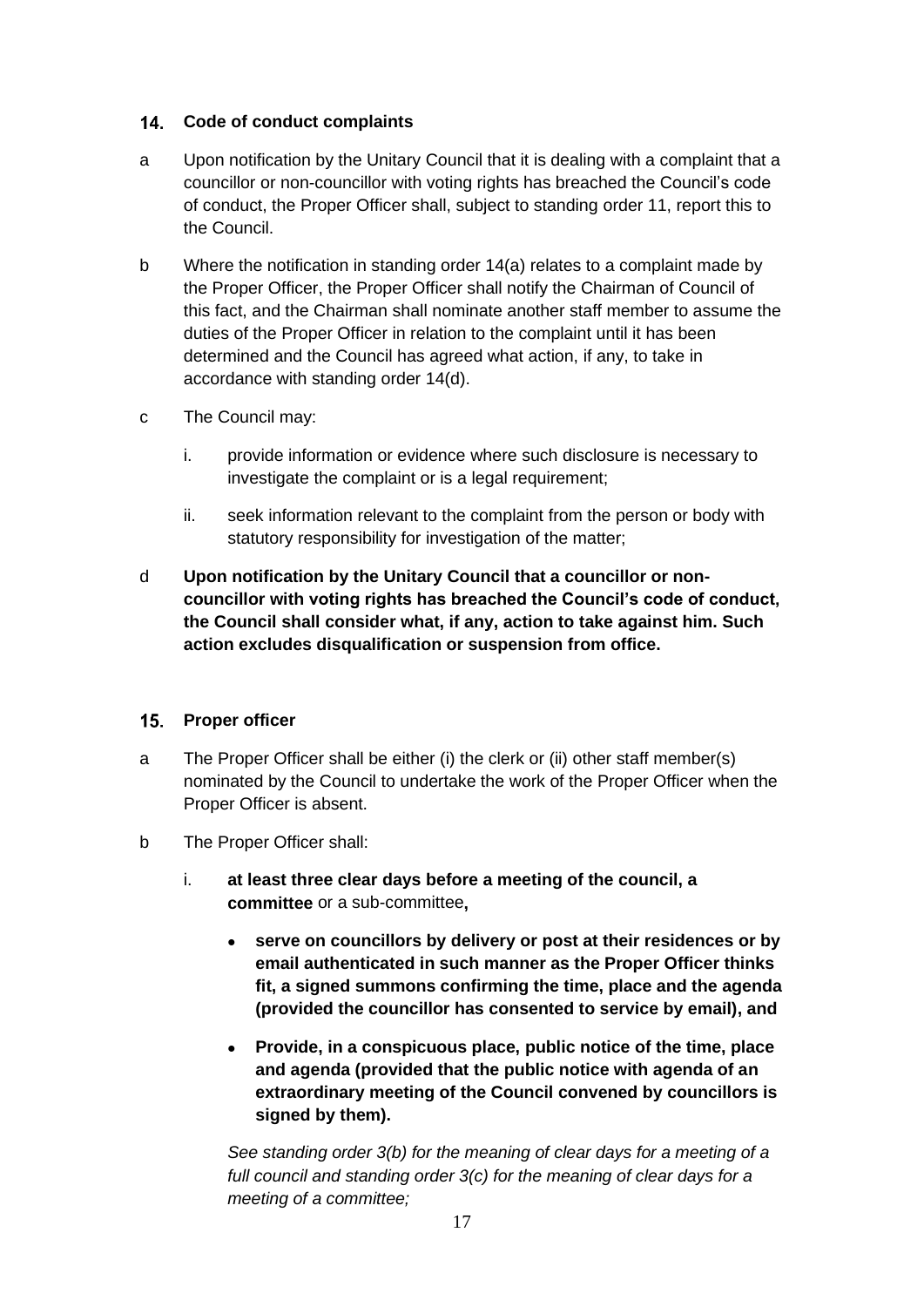- ii. subject to standing order 9, include on the agenda all motions in the order received unless a councillor has given notice before the meeting confirming his withdrawal of it;
- iii. **convene a meeting of the Council for the election of a new Chairman of the Council, occasioned by a casual vacancy in his office;**
- iv. **facilitate inspection of the minute book by local government electors;**
- v. **receive and retain copies of byelaws made by other local authorities;**
- vi. hold acceptance of office forms from councillors;
- vii. hold a copy of every councillor's register of interests;
- viii. assist with responding to requests made under freedom of information legislation and rights exercisable under data protection legislation, in accordance with the Council's relevant policies and procedures;
- ix. have delegated authority to make routine decisions on the Council's behalf as and when required to ensure that the business of the Council may continue between ordinary meetings;
- x. act as the Council's Data Protection Officer;
- xi. receive and send general correspondence and notices on behalf of the Council except where there is a resolution to the contrary;
- xii. assist in the organisation of, storage of, access to, security of and destruction of information held by the Council in paper and electronic form subject to the requirements of data protection and freedom of information legislation and other legitimate requirements (e.g. the Limitation Act 1980);
- xiii. arrange for legal deeds to be executed; (*see also standing order 23);*
- xiv. arrange or manage the prompt authorisation, approval, and instruction regarding any payments to be made by the Council in accordance with its financial regulations;
- xv. manage access to information about the Council via the Publication Scheme; and
- xvi. retain custody of the seal of the Council which shall not be used without a resolution to that effect. (s*ee also standing order 23).*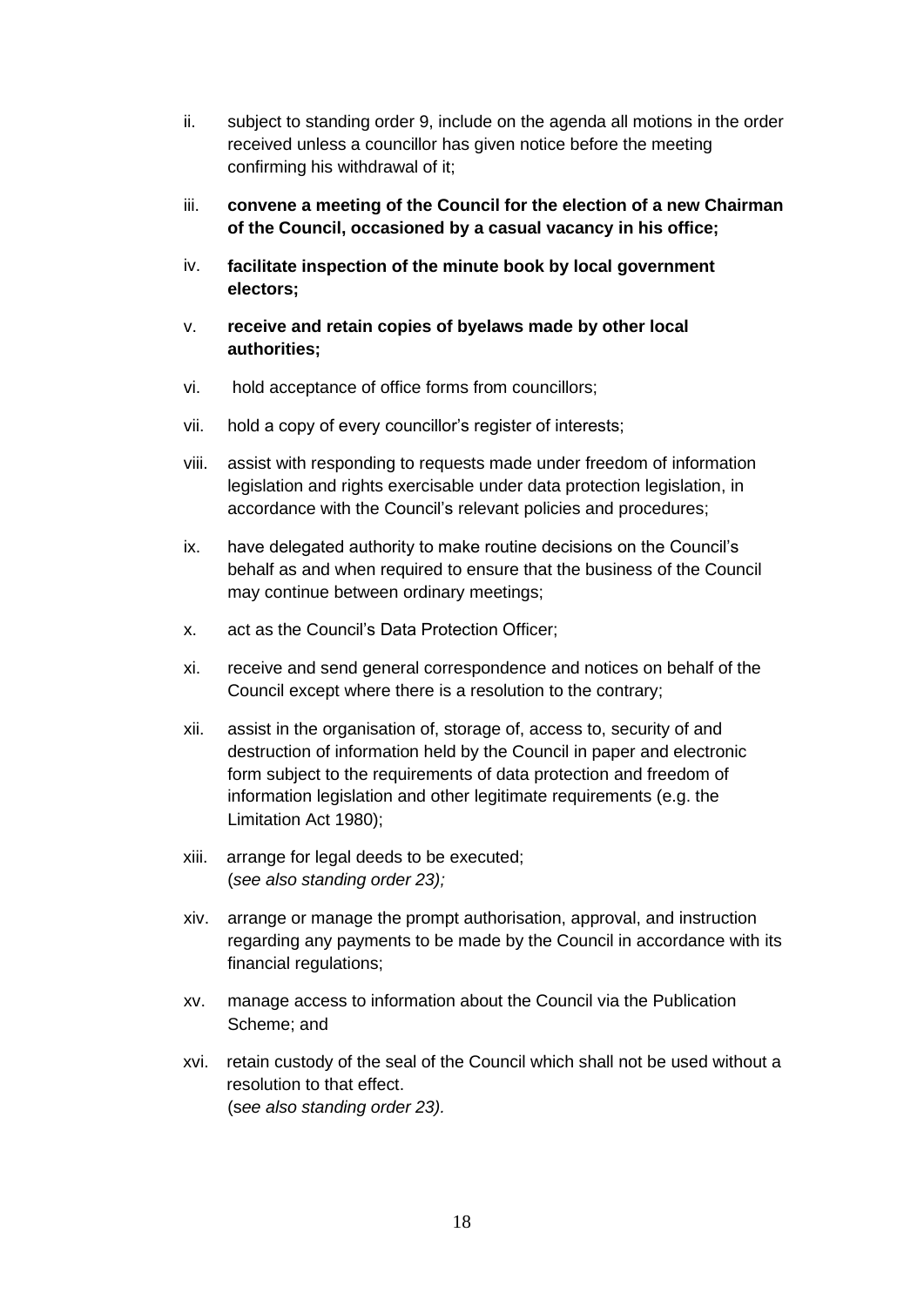# <span id="page-18-0"></span>16. Responsible financial officer

The Council shall appoint a member of staff to undertake the role of the Responsible Financial Officer. The Council shall appoint an appropriate member of staff or a Councillor to undertake the work of the Responsible Financial Officer when the Responsible Financial Officer is absent.

# <span id="page-18-1"></span>**Accounts and accounting statements**

- a "Proper practices" in standing orders refer to the most recent version of "Governance and Accountability for Local Councils – a Practitioners' Guide".
- b All payments by the Council shall be authorised, approved and paid in accordance with the law, proper practices and the Council's financial regulations.
- c The Responsible Financial Officer shall supply to each councillor as soon as practicable after 30 June, 30 September and 31 December in each year a statement to summarise:
	- i. the Council's receipts and payments (or income and expenditure) for each quarter;
	- ii. the Council's aggregate receipts and payments (or income and expenditure) for the year to date;
	- iii. the balances held at the end of the quarter being reported and

which includes a comparison with the budget for the financial year and highlights any actual or potential overspends.

- d As soon as possible after the financial year end at 31 March, the Responsible Financial Officer shall provide:
	- i. each councillor with a statement summarising the Council's receipts and payments (or income and expenditure) for the last quarter and the year to date for information; and
	- ii. to the Full Council the accounting statements for the year in the form of Section 2 of the annual governance and accountability return, as required by proper practices, for consideration and approval.
- e The year-end accounting statements shall be prepared in accordance with proper practices and apply the form of accounts determined by the Council for the year to 31 March. A completed draft annual governance and accountability return shall be presented to all councillors at least 7 days prior to anticipated approval by the Council. The annual governance and accountability return of the Council, which is subject to external audit, including the annual governance statement, shall be presented to the Council for consideration and formal approval before 30 June.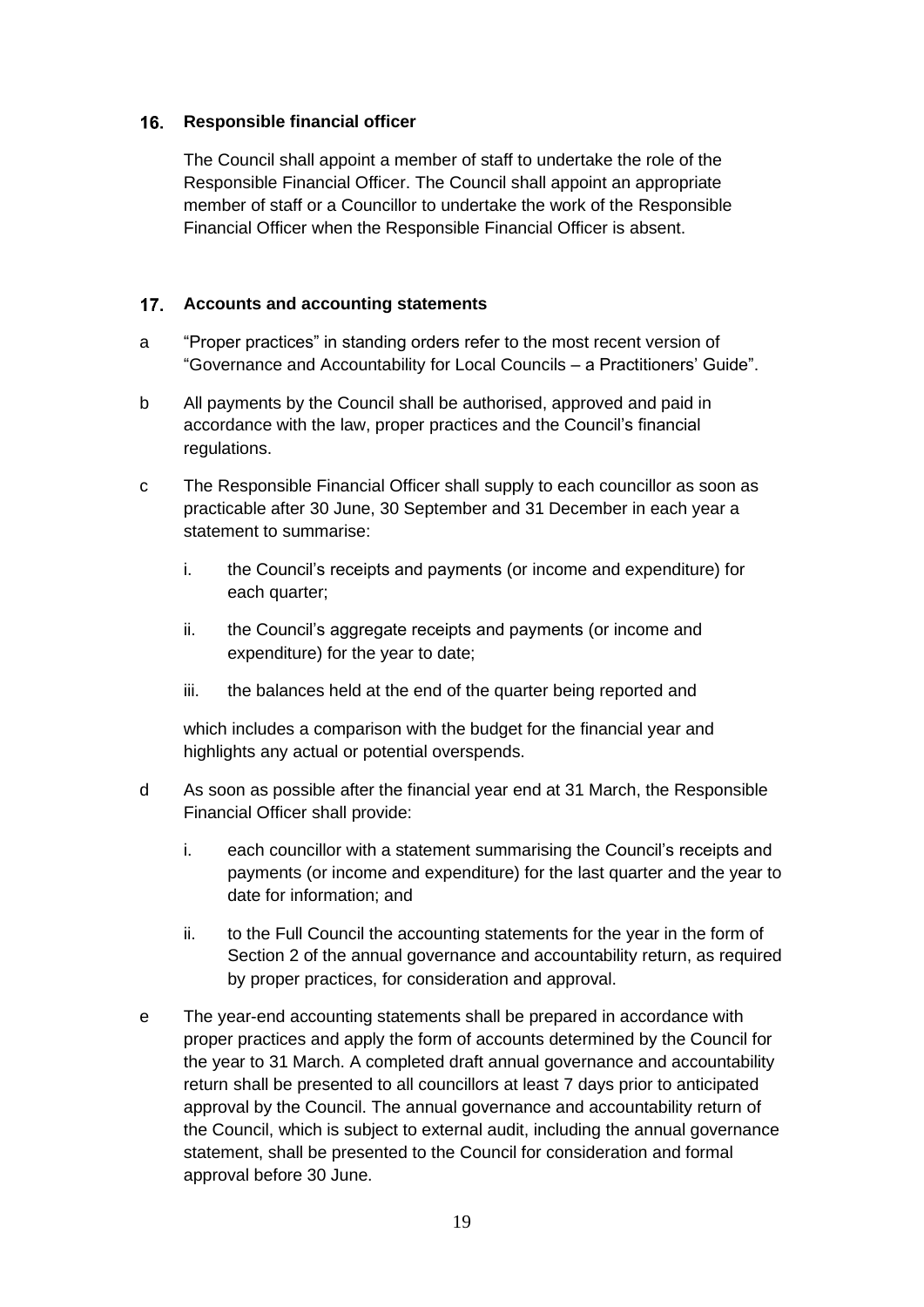## <span id="page-19-0"></span>**Financial controls and procurement**

- a. The Council shall consider and approve financial regulations drawn up by the Responsible Financial Officer, which shall include detailed arrangements in respect of the following:
	- i. the keeping of accounting records and systems of internal controls;
	- ii. the assessment and management of financial risks faced by the Council;
	- iii. the work of the independent internal auditor in accordance with proper practices and the receipt of regular reports from the internal auditor, which shall be required at least annually;
	- iv. the inspection and copying by councillors and local electors of the Council's accounts and/or orders of payments; and
	- v. whether contracts with an estimated value below £25,000 due to special circumstances are exempt from a tendering process or procurement exercise.
- b. Financial regulations shall be reviewed regularly and at least annually for fitness of purpose.
- c. **A public contract regulated by the Public Contracts Regulations 2015 with an estimated value in excess of £25,000 but less than the relevant thresholds in standing order 18(f) is subject to Regulations 109-114 of the Public Contracts Regulations 2015 which include a requirement on the Council to advertise the contract opportunity on the Contracts Finder website regardless of what other means it uses to advertise the opportunity unless it proposes to use an existing list of approved suppliers (framework agreement)**
- d. Subject to additional requirements in the financial regulations of the Council, the tender process for contracts for the supply of goods, materials, services or the execution of works shall include, as a minimum, the following steps:
	- i. a specification for the goods, materials, services or the execution of works shall be drawn up;
	- ii. an invitation to tender shall be drawn up to confirm (i) the Council's specification (ii) the time, date and address for the submission of tenders (iii) the date of the Council's written response to the tender and (iv) the prohibition on prospective contractors contacting councillors or staff to encourage or support their tender outside the prescribed process;
	- iii. the invitation to tender shall be advertised in a local newspaper and in any other manner that is appropriate;
	- iv. tenders are to be submitted in writing in a sealed marked envelope addressed to the Proper Officer;
	- v. tenders shall be opened by the Proper Officer in the presence of at least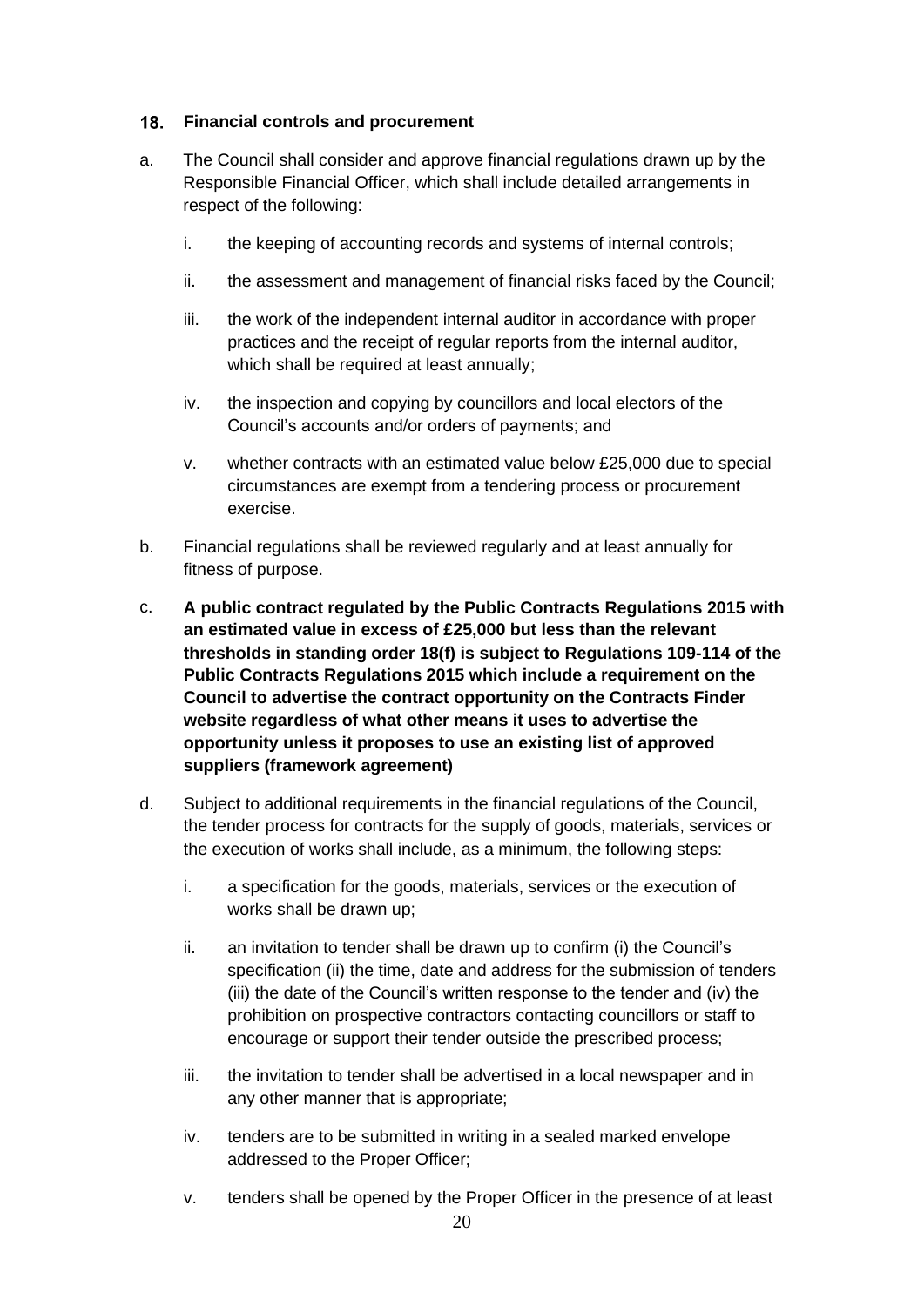one councillor after the deadline for submission of tenders has passed;

- vi. tenders are to be reported to and considered by the appropriate meeting of the Council or a committee or sub-committee with delegated responsibility.
- e. Neither the Council, nor a committee or a sub-committee with delegated responsibility for considering tenders, is bound to accept the lowest value tender.
- f. **A public contract regulated by the Public Contracts Regulations 2015 with an estimated value in excess of £189,330 for a public service or supply contract or in excess of £4,733,252 for a public works contract; or £663,540 for a social and other specific services contract (current EU thresholds apply until 1 January 2022, future thresholds will be governed by the World Trade Organisation's Government Procurement Agreement) shall comply with the relevant procurement procedures and other requirements in the Public Contracts Regulations 2015 which include advertising the contract opportunity on the Contracts Finder website and in the Find a Tender Service (FTS).**
- g. **A public contract in connection with the supply of gas, heat, electricity, drinking water, transport services, or postal services to the public; or the provision of a port or airport; or the exploration for or extraction of gas, oil or solid fuel with an estimated value in excess of £378,660 for a supply, services or design contract; or in excess of £4,733,252 for a works contract; or £663,540 for a social and other specific services contract (current EU thresholds apply until 1 January 2022, future thresholds will be governed by the World Trade Organisation's Government Procurement Agreement) shall comply with the relevant procurement procedures and other requirements in the Utilities Contracts Regulations 2016.**

### <span id="page-20-0"></span>**Handling staff matters**

- a A matter personal to a member of staff that is being considered by a meeting of Council is subject to standing order 11.
- b Subject to the Council's policy regarding absences from work, the Council's most senior member of staff shall notify the chairman of Council of absence occasioned by illness or other reason and that person shall report such absence to the Council at its next meeting.
- c The chairman of Council, alongside the Clerk, shall upon a resolution conduct a review of the performance and annual appraisal of the work of the member of staff. The reviews and appraisal shall be reported in writing and are subject to approval by resolution by the Council.
- d Subject to the Council's policy regarding the handling of grievance matters, the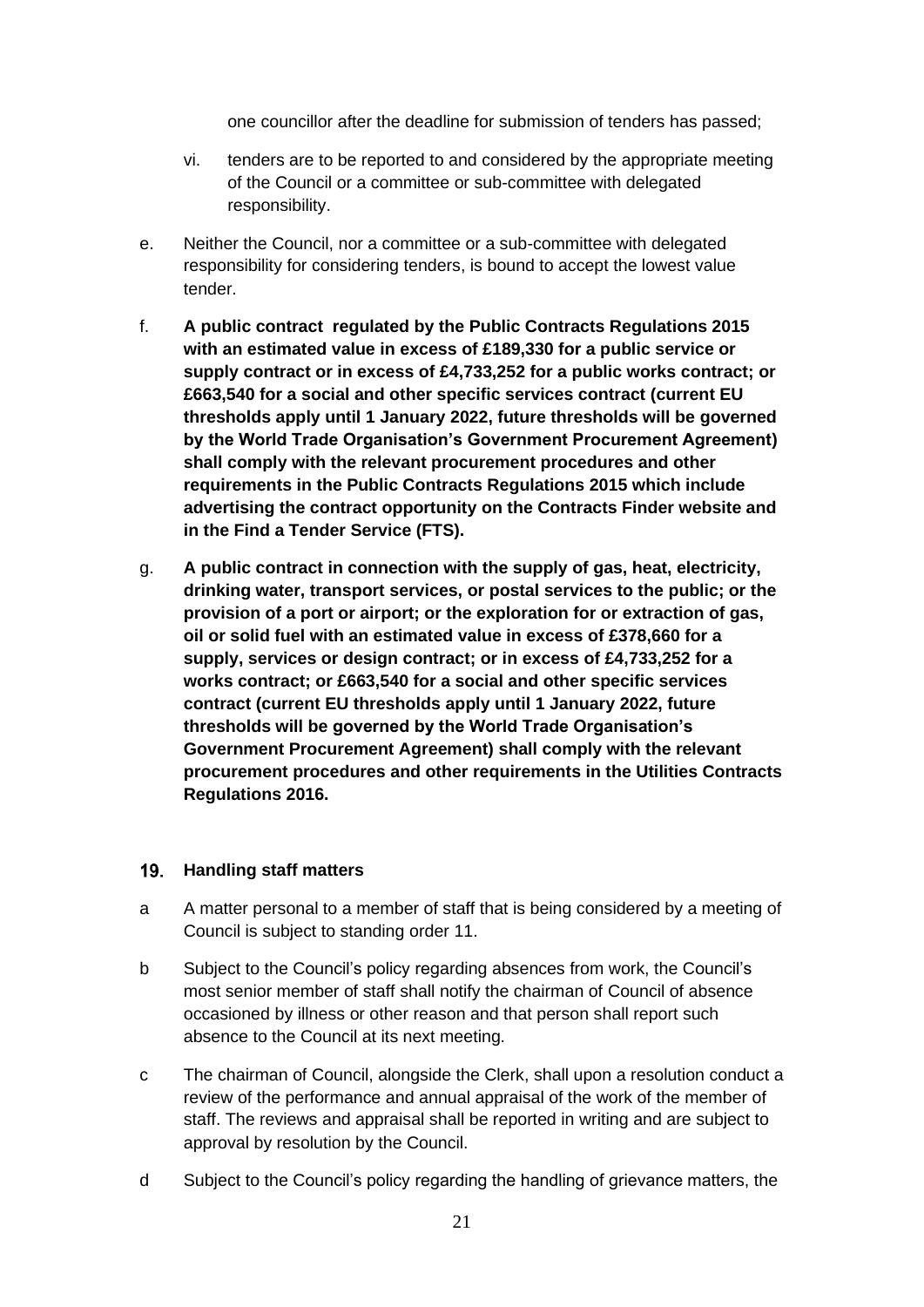Council's Clerk shall contact the chairman of Council, in respect of an informal or formal grievance matter, and this matter shall be reported back and progressed by resolution of the Council.

- e Subject to the Council's policy regarding the handling of grievance matters, if an informal or formal grievance matter raised by a member of staff relates to the chairman or vice-chairman of the Council this shall be communicated to another member of the Council, which shall be reported back and progressed by resolution of the Council.
- f Any persons responsible for all or part of the management of staff shall treat as confidential the written records of all meetings relating to their performance, capabilities, grievance or disciplinary matters.
- <span id="page-21-0"></span>g In accordance with standing order 11(a), persons with line management responsibilities shall have access to staff records referred to in standing order 19(f).

# **20**. **Responsibilities to provide information**

See also standing order 21.

- a In accordance with freedom of information legislation, the Council shall publish information in accordance with its publication scheme and respond to requests for information held by the Council**.**
- b. The Council may from time to time publish information in accordance with the requirements of the Smaller Authorities (Transparency Requirements) (England) Regulations 2015.

### <span id="page-21-1"></span>**21. Responsibilities under data protection legislation**

Below is not an exclusive list. See also standing order 11.

- a The Council may appoint a Data Protection Officer.
- b **The Council shall have policies and procedures in place to respond to an individual exercising statutory rights concerning his personal data.**
- c **The Council shall have a written policy in place for responding to and managing a personal data breach.**
- d **The Council shall keep a record of all personal data breaches comprising the facts relating to the personal data breach, its effects and the remedial action taken.**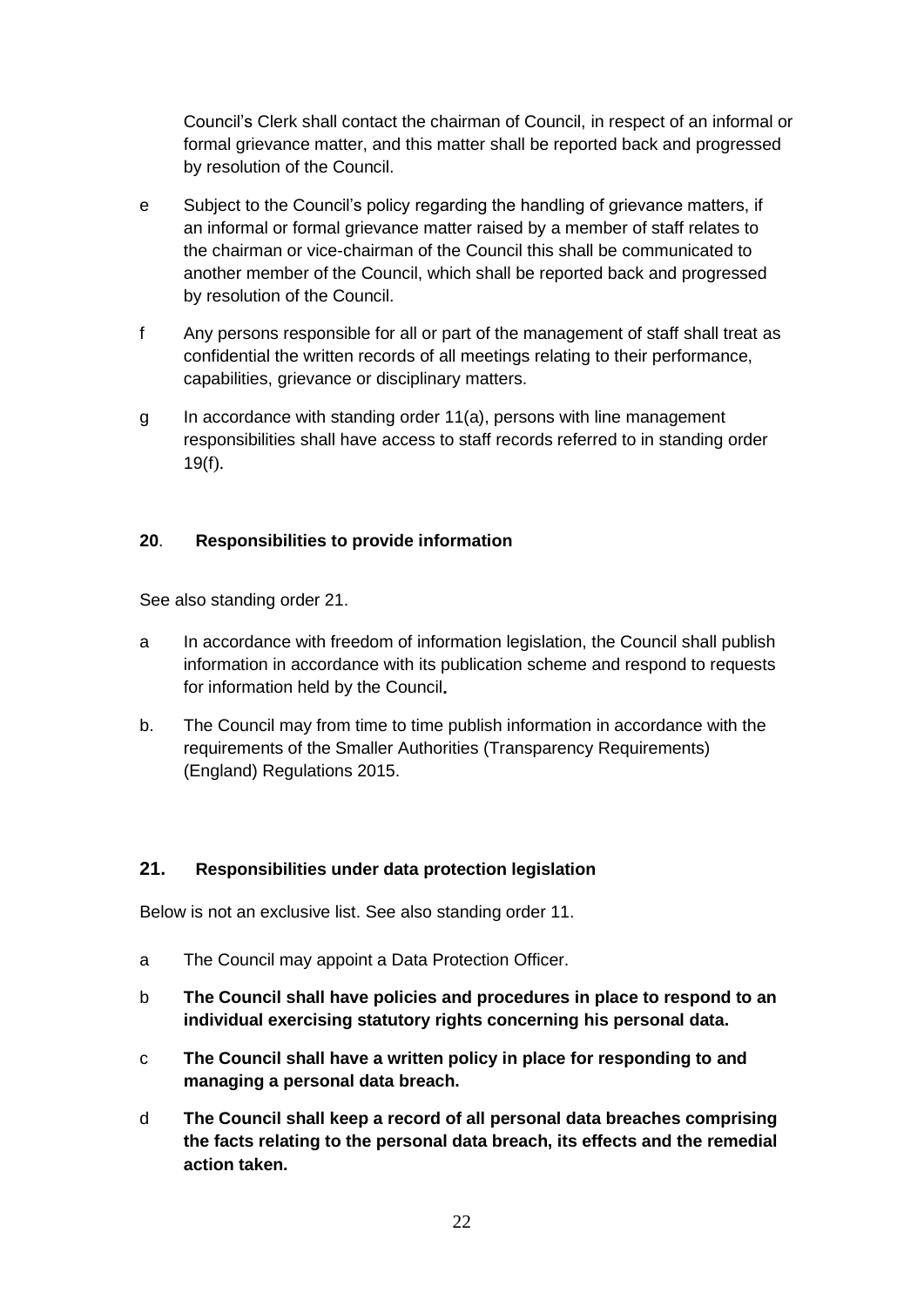- e **The Council shall ensure that information communicated in its privacy notice(s) is in an easily accessible and available form and kept up to date.**
- f **The Council shall maintain a written record of its processing activities.**

# <span id="page-22-0"></span>**22. Relations with the press/media**

a Requests from the press or other media for an oral or written comment or statement from the Council, its councillors or staff shall be handled in accordance with the Council's policy in respect of dealing with the press and/or other media.

# <span id="page-22-1"></span>**23. Execution and sealing of legal deeds**

See also standing orders 15(b)(xiii) and (xvi).

- a A legal deed shall not be executed on behalf of the Council unless authorised by a resolution.
- b **Subject to standing order 23(a), the Council's common seal shall alone be used for sealing a deed required by law. It shall be applied by the Proper Officer in the presence of two councillors who shall sign the deed as witnesses.**

# <span id="page-22-2"></span>**24. Communicating with unitary councillors**

a An invitation to attend a meeting of the Council shall be sent, together with the agenda, to the ward councillor of Cheshire East Council.

# <span id="page-22-3"></span>**25. Restrictions on councillor activities**

- a. Unless duly authorised no councillor shall:
	- i. inspect any land and/or premises which the Council has a right or duty to inspect; or
	- ii. issue orders, instructions or directions.

### <span id="page-22-4"></span>**26. Standing orders generally**

a All or part of a standing order, except one that incorporates mandatory statutory or legal requirements, may be suspended by resolution in relation to the consideration of an item on the agenda for a meeting.